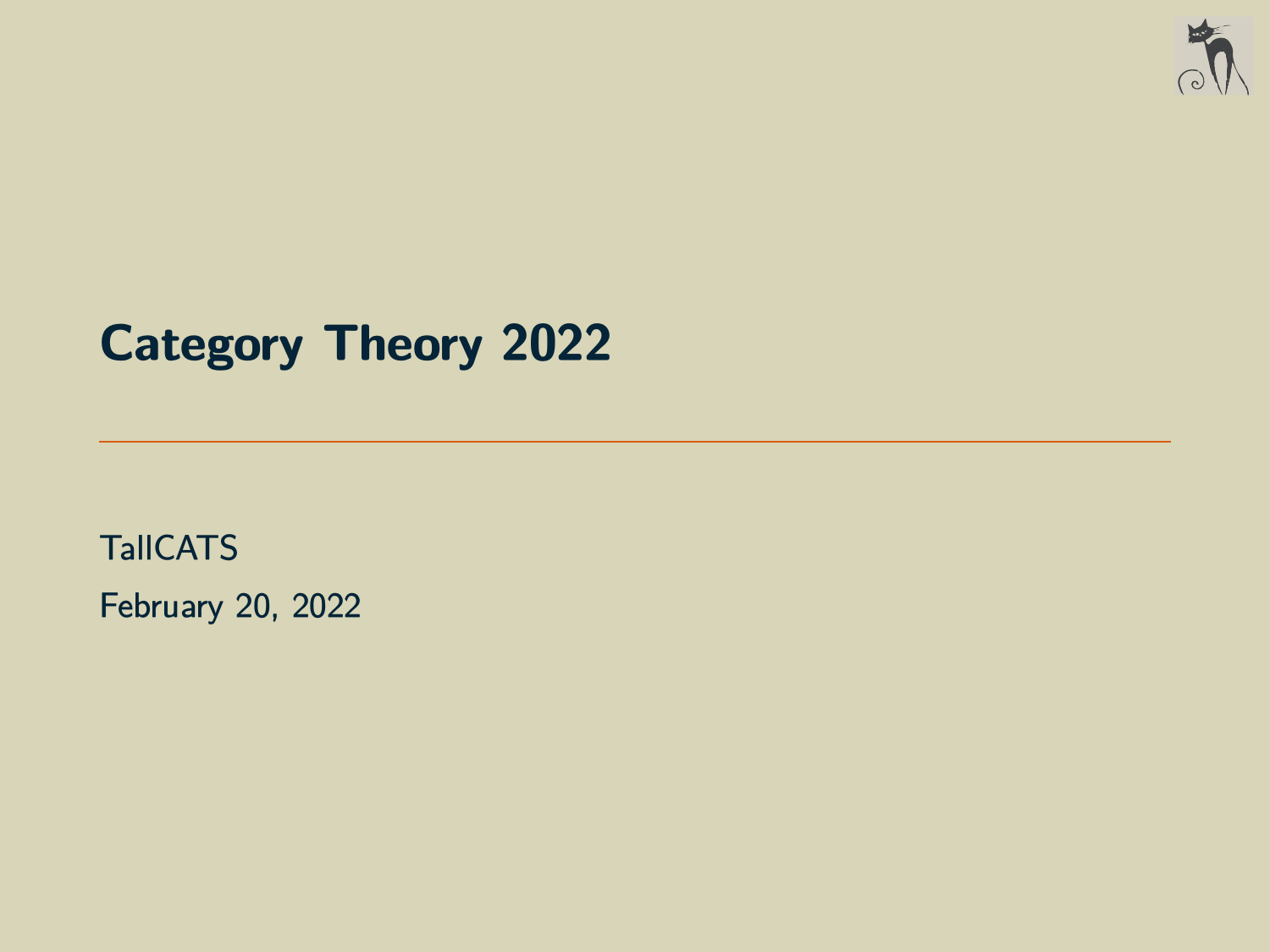

We have seen what is (not) a monoid:

## **Definition**

A monoid consists of a set M equipped with

- **•** a binary operation  $m : M \times M \rightarrow M$ , sending  $(x, y)$  to  $m(x, y) = x \cdot y$ , which is associative:  $x(yz) = (xy)z$  and
- a neutral element 1, i.e. such that  $1 \cdot x = x \cdot 1 = x$  for each  $x \in M$

A monoid can be commutative: for example, sets of numbers (N*,* Z*,* Q*,* R with respect to either sum or product; or the set  $(\{1, e\}, \cdot)$  where  $e \cdot e = e$ ) or noncommutative: for example, the set of rotations in 3D space, or the set of all functions  $\mathbb{N} \to \mathbb{N}$  (or any set, for that matter...) both with respect to functional composition.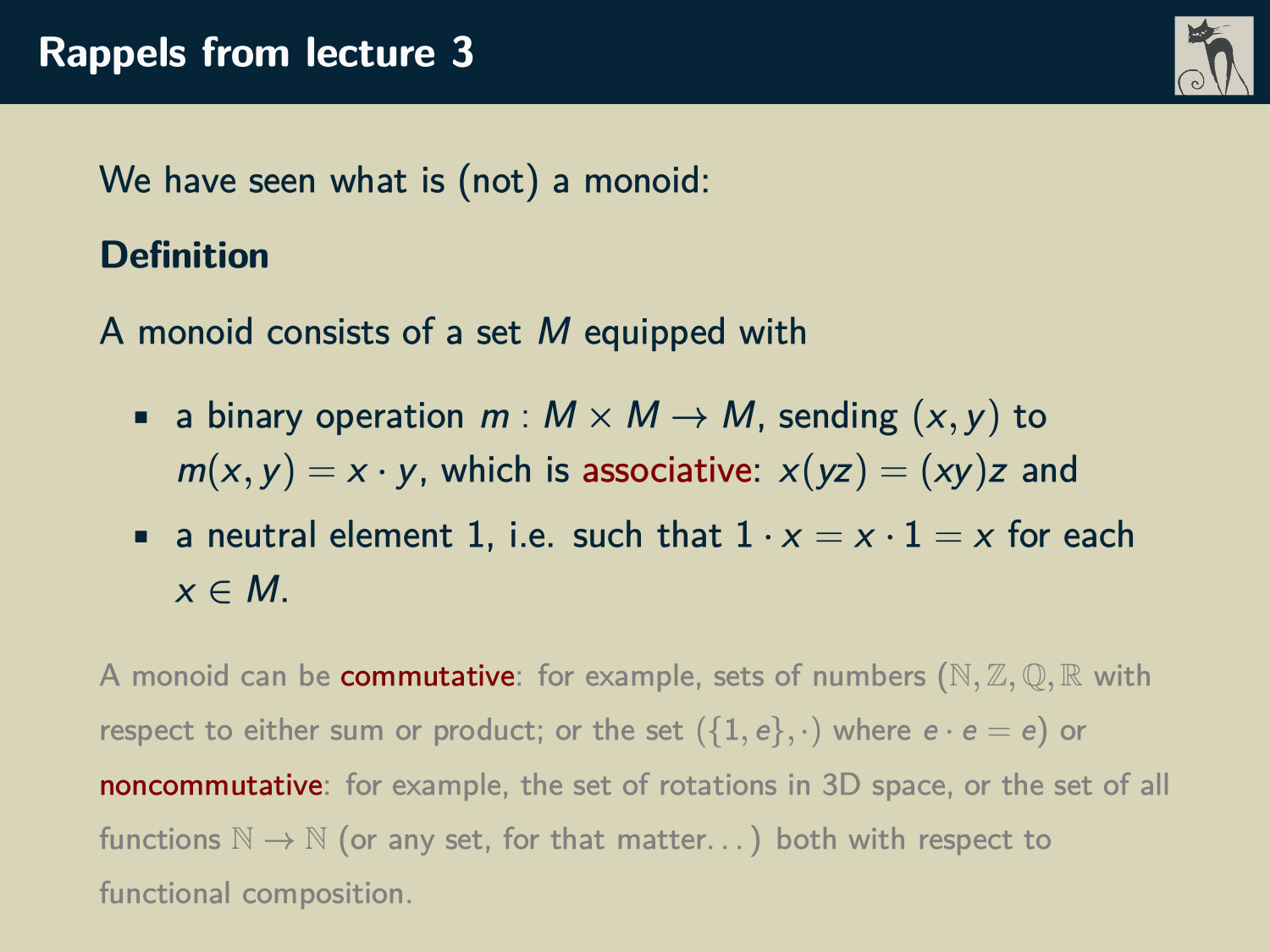## **Exercise**

• Let  $(M, +, 0)$  be a monoid; let  $2^X$  be the set of all subsets of X. Define on  $2^X$  the operation

$$
U * V = \{u + v \mid u \in U, v \in V\}.
$$

Show that  $(2^{\mathcal{X}},*,\{0\})$  is a monoid. The set  $U*V$  is called the sumset of U*,* V.

• Let X be any set, and  $2^X$  the set of all its subsets; define the operation of symmetric difference:

$$
U \bigtriangleup V = (U \cup V) \setminus (U \cap V).
$$

Is this a monoid? Who is the identity element for  $\triangle$ ?

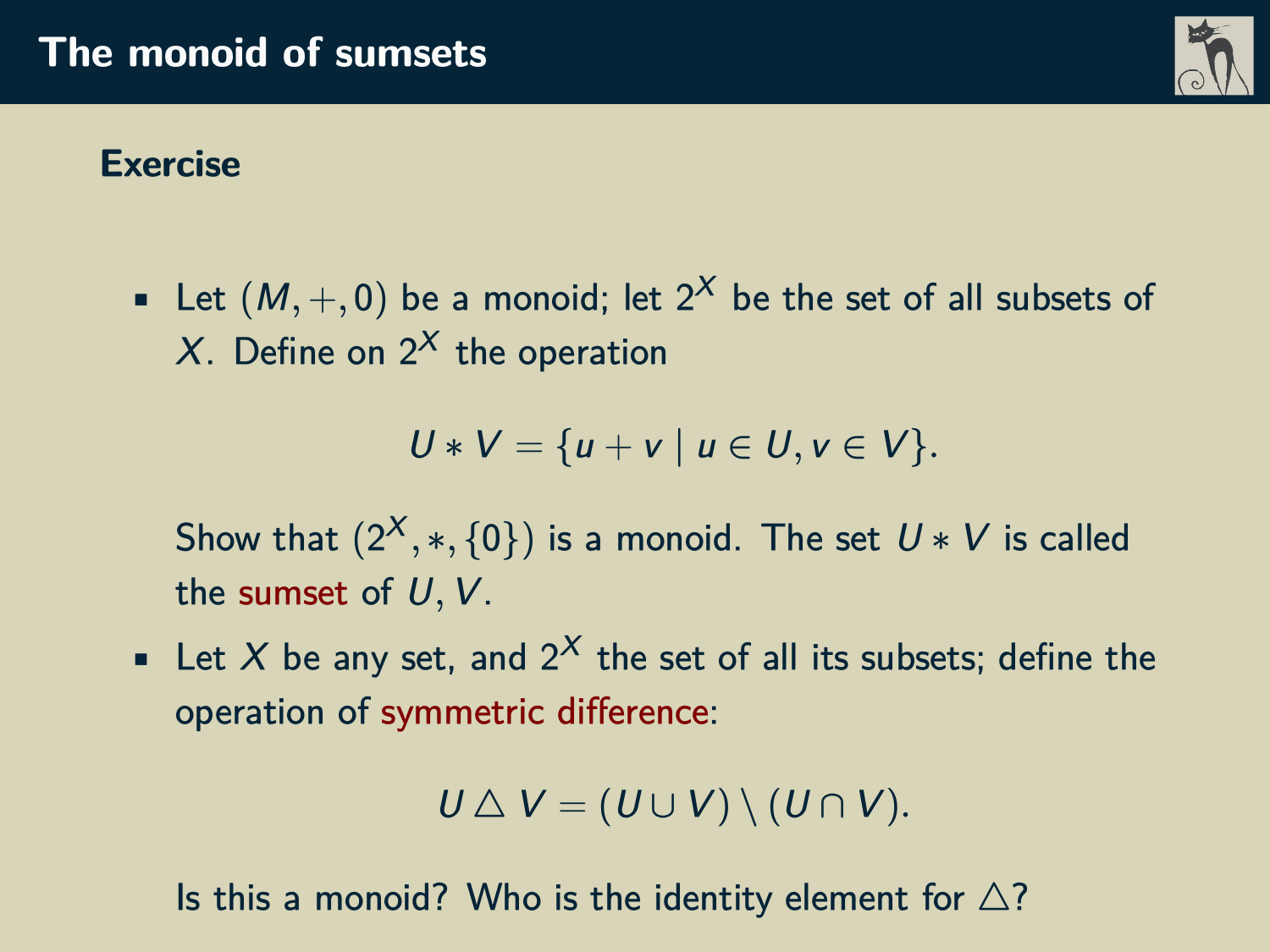

# **Definition**

Let  $M = (M, \cdot, 1)$  be a monoid. A submonoid N of M is a subset of M such that

- if  $n, n' \in N$ , then  $n \cdot n' \in N$ ;
- $\blacksquare$  1  $\in$  N.

Every monoid M has at least two submonoids,  $\{1\}$  and the whole M. A submonoid  $N \subseteq M$  that is neither  $\{1\}$  nor M is called nontrivial. The submonoid  $M \subseteq M$  is called *improper*. All other submonoids are called *proper*.

We write shortly  $N \leq (M, \cdot, 1)$  or even shorter,  $N \leq M$  when the operation can be left unnamed.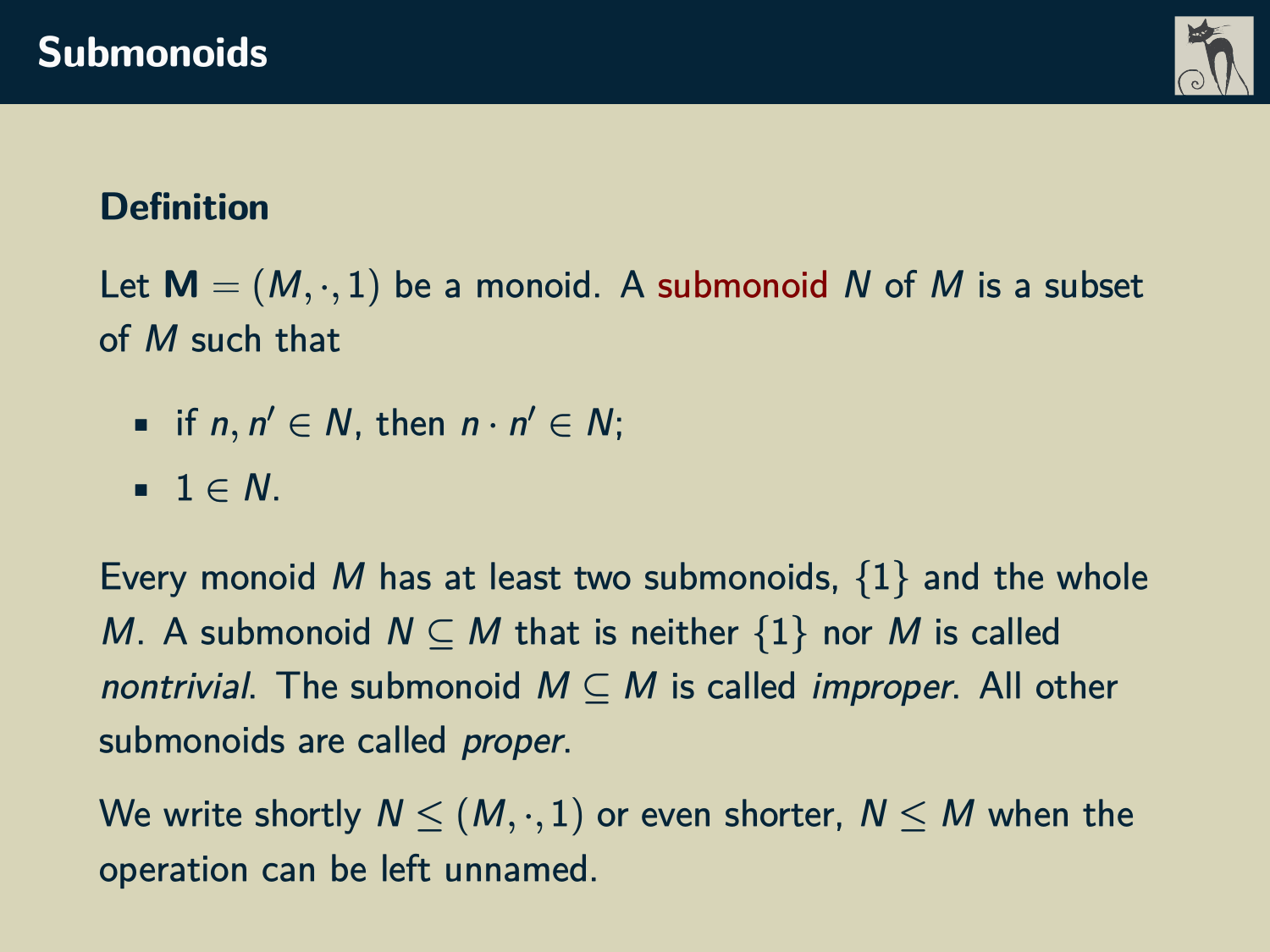



- Let  $n \in \mathbb{N}$ , define  $\mathbb{N}_{\geq n} = \{a \in \mathbb{N} \mid a \geq n\}$ . Then,  $\mathbb{N}_{\geq n} \cup \{0\}$  <  $(\mathbb{N}, +, 0)$  is a submonoid.
- In a similar fashion,  $\mathbb{N}_{\geq n} \cup \{1\} \leq (\mathbb{N}, \cdot, 1)$  is a submonoid.
- Let  $N, K \subseteq M$  be submonoids of the same  $M$ ; then  $N \cap K$  is a submonoid of M.
- Actually something stronger is true:

#### **Proposition**

Let  $I$  be any set, and let  $\{N_i\mid i\in I\}$  be a family of submonoids of the same  $M$ ; then  $\bigcap_{i\in I}N_i\leq M.$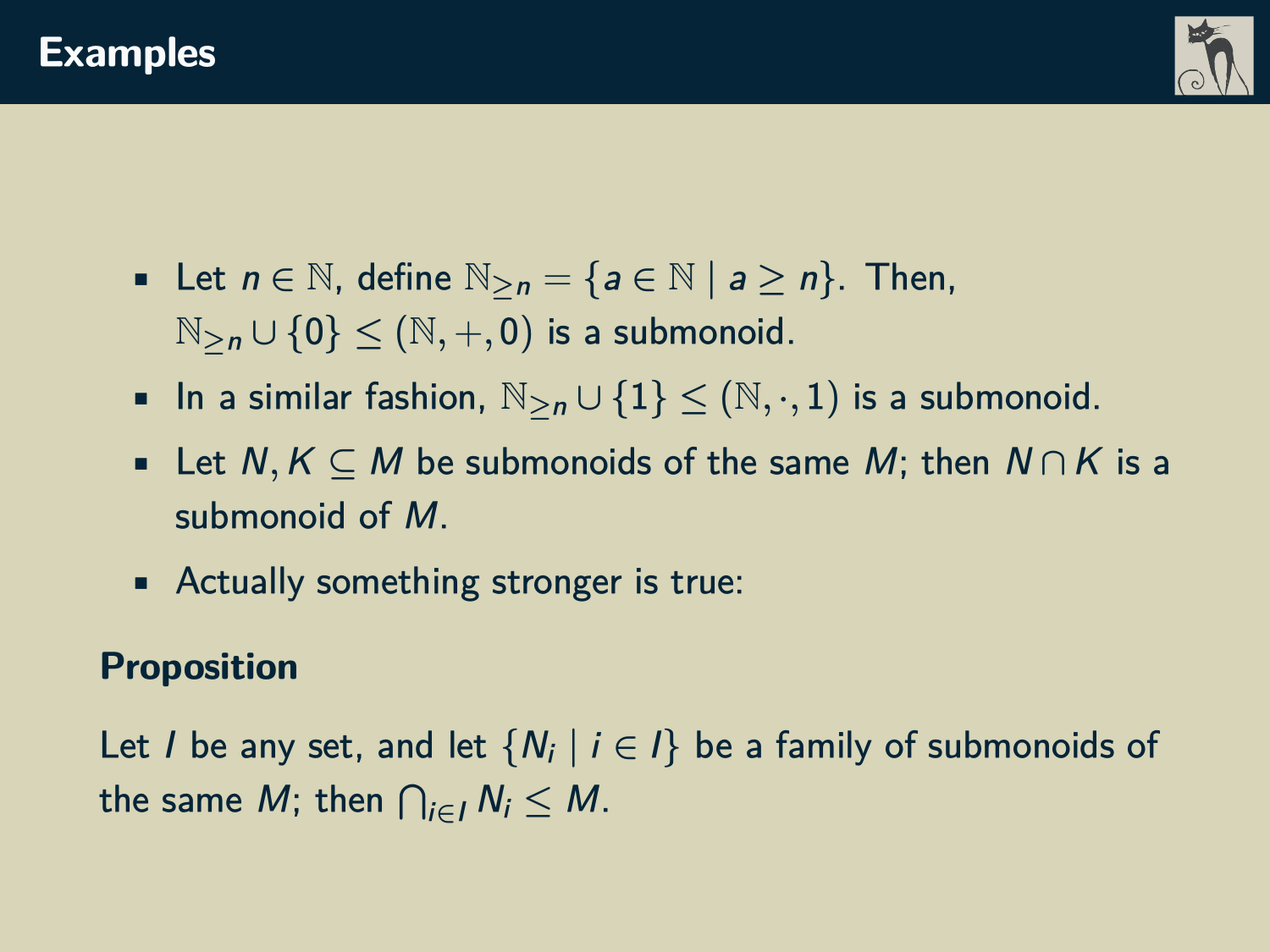



Unions of submonoids, on the other hand, fail dramatically to be submonoids. For example, consider  ${\sf the \; \; submonoid \; \; \{1,2,4,8,\ldots,2^p,\ldots\} \; \; and \; \; the \; \; submonoid}$  $\{1, 3, 9, \ldots, 3^q, \ldots\}$  in  $(\mathbb{N}, \cdot)$ ; the set theoretic union does not contain  $3 \cdot 2 = 6$ .

This leads to the following

### **Definition**

Let S ⊆ M be a subset of a monoid **M**. The submonoid of M generated by S is the smallest submonoid of M containing  $S$ . denoted  $\langle S \rangle$ .

Using the above proposition, we can show that  $\langle S \rangle$  coincides with the intersection  $\bigcap \{N\leq M\mid S\subseteq N\}.$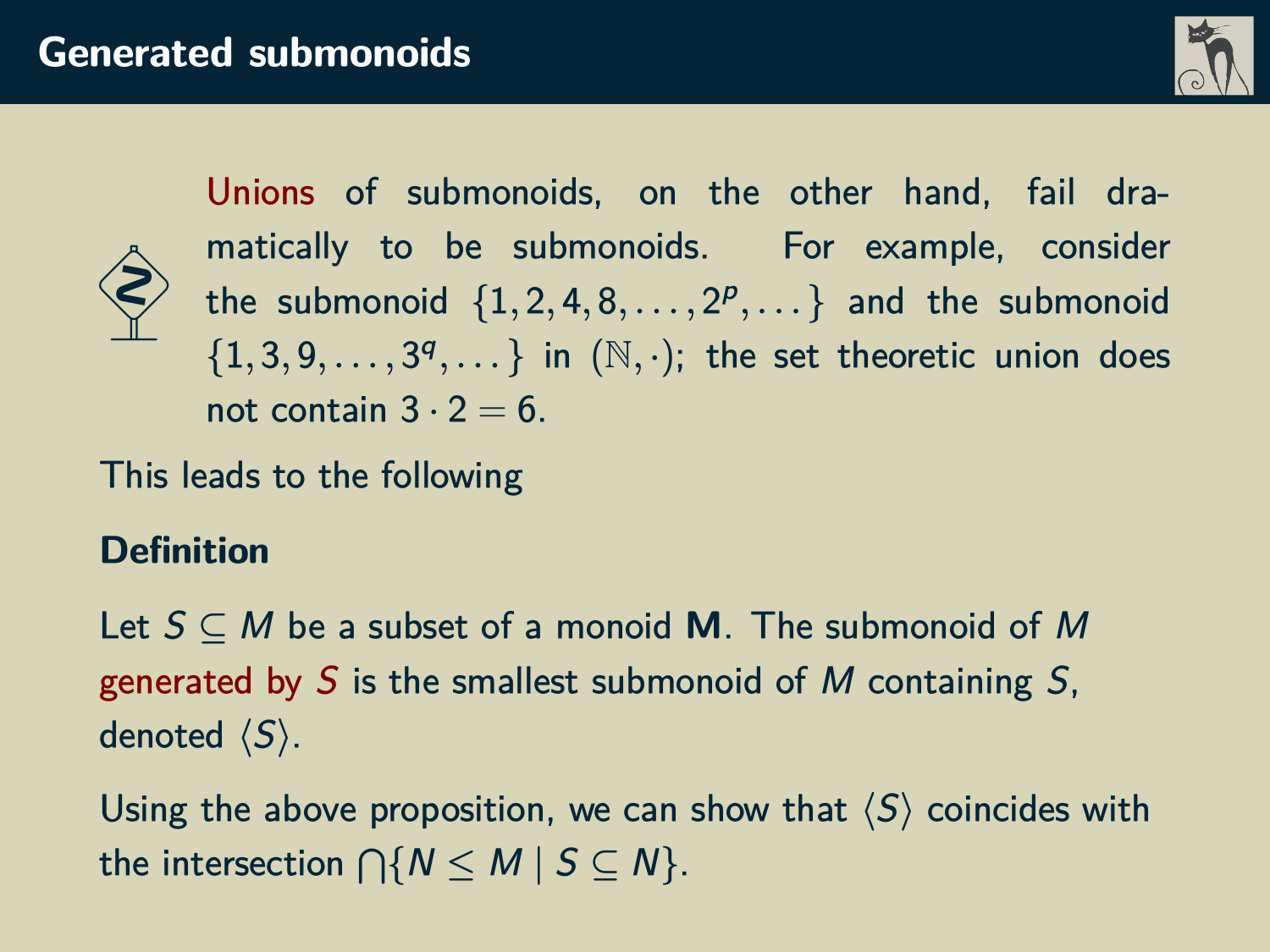

#### **Proposition**

Let M be a monoid and  $S \subseteq M$ . Then,

$$
\langle S \rangle = \{x_1x_2 \ldots x_n \mid n \in \mathbb{N}, \forall i = 1, \ldots, n, x_i \in S\} \qquad (*)
$$

where  $x_1x_2 \ldots x_n$  is the *n*-fold product of elements  $x_1, \ldots, x_n$ , and we adopt the convention that when  $n = 0$  the product is empty, i.e. equal to  $1_M$ .

#### **Proof.**

It suffices to show that N as defined in  $(*)$  coincides with the intersection  $\bigcap \{N\leq M\mid S\subseteq N\}.$  In order to do this, we prove

- that N is a submonoid of  $M$ ;
- $\blacksquare$  that N is contained in every submonoid containing S.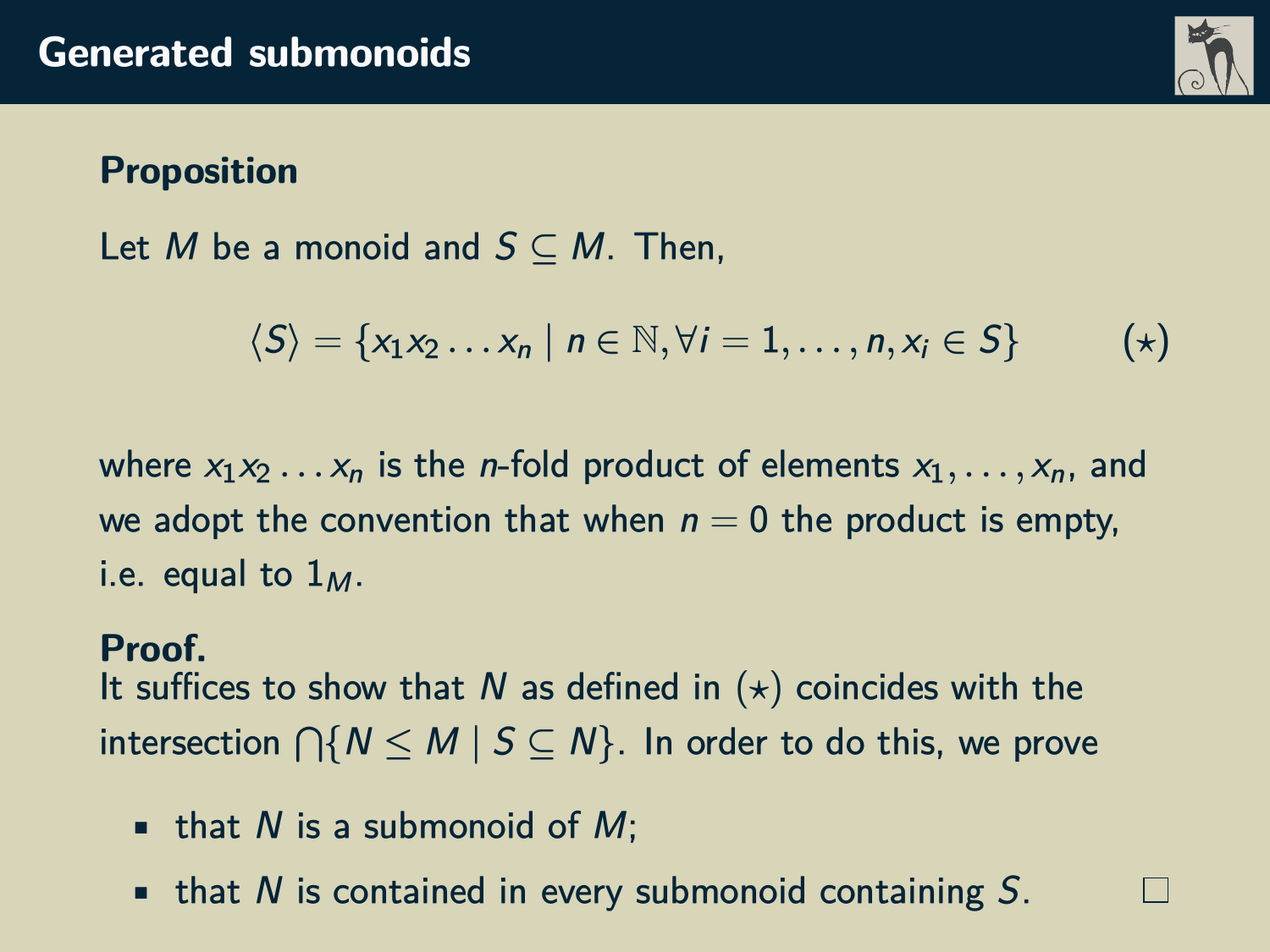

Let  $N = (N, \cdot, 1)$  and  $S = \{2, 3, 4\}$ . Then,  $\langle S \rangle$  coincides with the set

 ${2^{p}3^{q}4^{r} | p,q,r \in \mathbb{N}},$ 

which in turn is the set  $\{2^{p}3^{q} | p, q \in \mathbb{N}\}.$ 

The submonoid of  $(N, \cdot)$  generated by  $\{2\}$  is the set of all consecutive powers of 2. More generally,  $\langle n \rangle = \{ n^p \mid p \ge 0 \}.$ Let  $N = (N, +, 1)$  and  $S = \{2, 3, 4\}$ . Then,  $\langle S \rangle$  coincides with the set

$$
\{2p+3q+4r\mid p,q,r\in\mathbb{N}\}.
$$

Let  $A$  be any set, and  $(A^A,\circ)$  the monoid of endofunctions on  $A.$  For each  $a \in A$  consider the function  $f_a : A \to A$  that is constant at a. What is the submonoid  $K$  of  $A^A$  generated by the set  $\mathcal{S} = \{f_a \mid a \in A\} ?$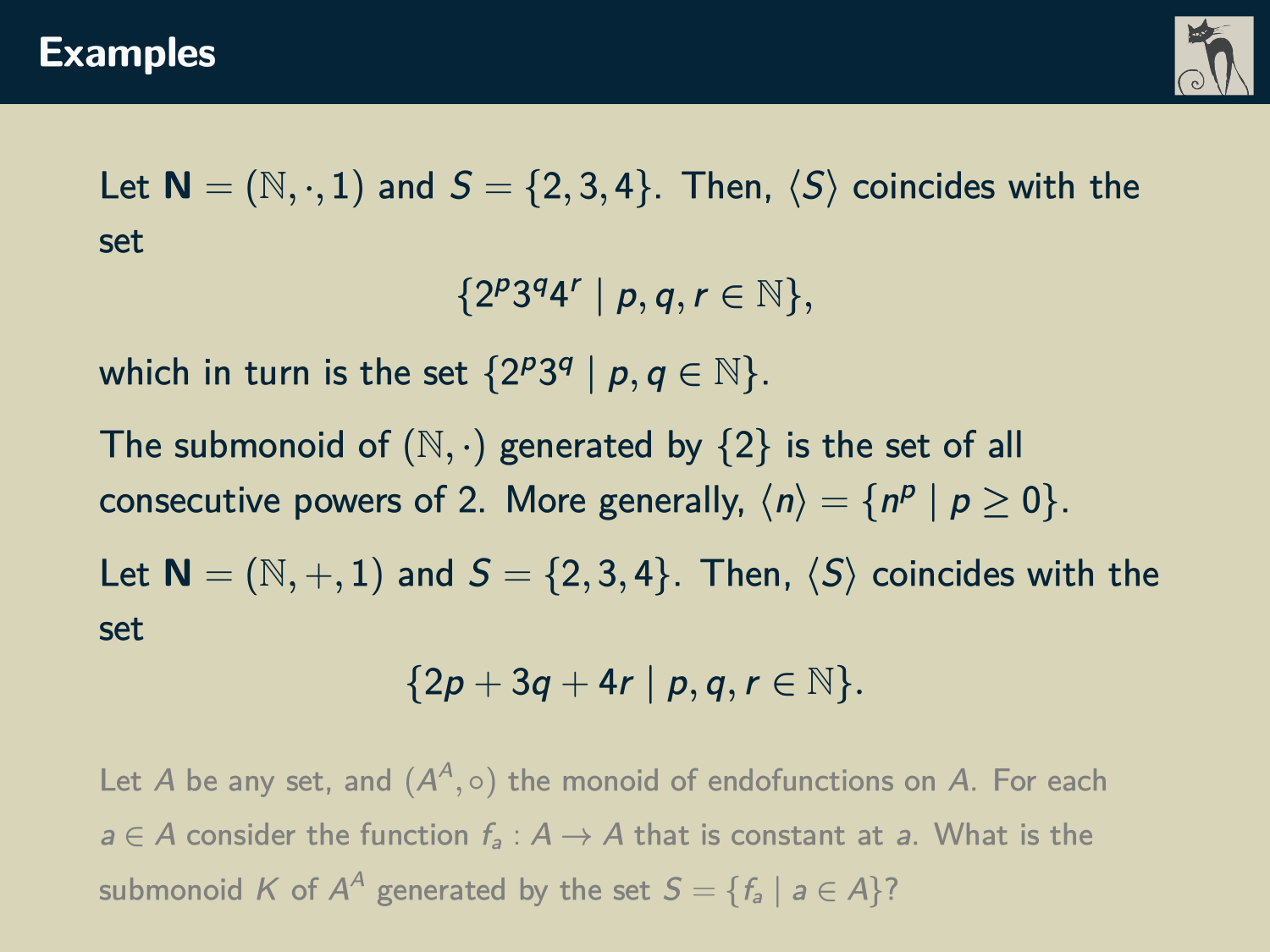

A submonoid  $N \leq M$  is cyclic is there exists an element  $x \in N$ such that  $N = \langle x \rangle$ . The submonoid  $\langle n \rangle \leq (N, \cdot)$  is cyclic.

A monoid M is cyclic if  $M = \langle a \rangle$ . The additive monoid  $(N, +)$  is cyclic:  $\mathbb{N} = \langle 1 \rangle$ .

# **Exercise**

Are these (sub)monoids cyclic?

- $(N, \cdot, 1)$ ;
- $(A^A, \circ);$
- $K = \langle \{f_a \mid a \in A\}\rangle$  as above;
- $\blacksquare$  {1, e} where ee = e.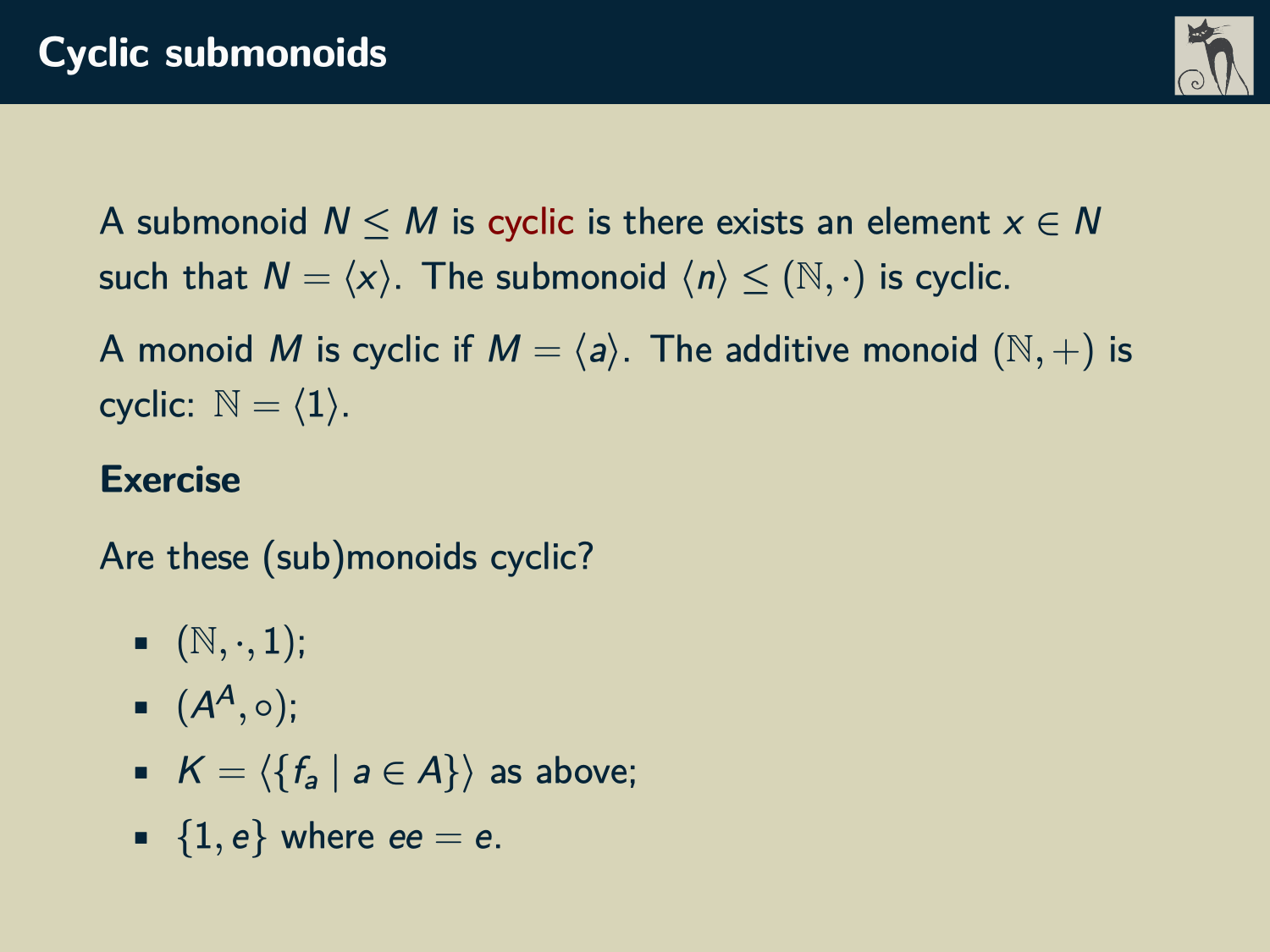

# **Definition**

Let **M**, **N** be two monoids; a monoid homomorphism  $f : M \to N$  is a function  $f : M \rightarrow N$  with the property that

$$
= f(x \cdot_M y) = f(x) \cdot_N f(y);
$$

$$
\bullet \quad f(1_M)=1_N.
$$

A simple remark: the inclusion of a submonoid in the ambient monoid is a homomorphism.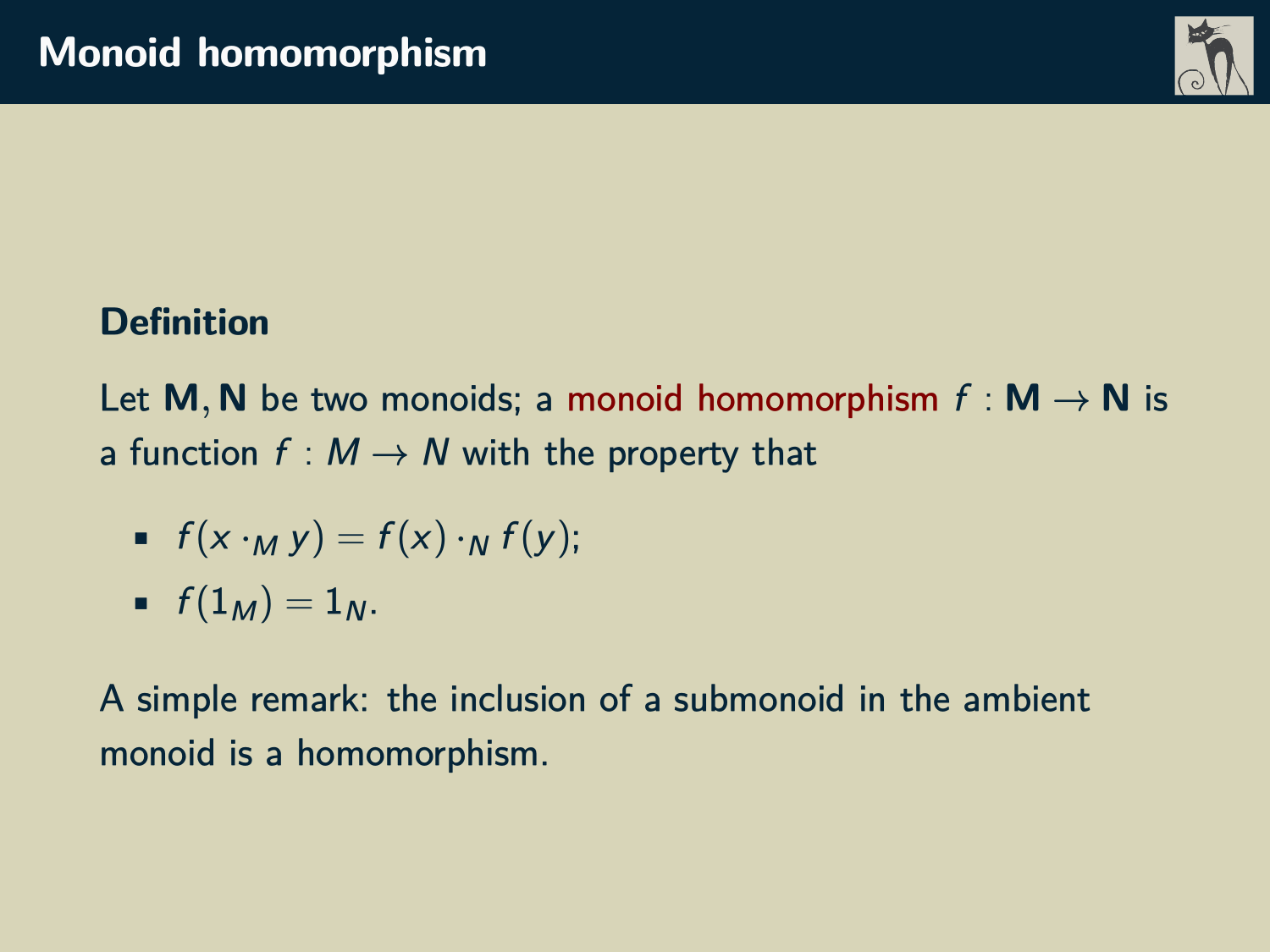

Standard nomenclature in abstract algebra:

- **•** an endomorphism (Gr. /ένδον/) a homomorphism of M into itself;
- **•** an isomorphism (Gr. / $(i\sigma o\varsigma)$ ) a bijective homomorphism;
- **•** an automorphism (Gr.  $/\alpha v \tau \phi \leq \beta$ ) an endomorphism which is also an automorphism.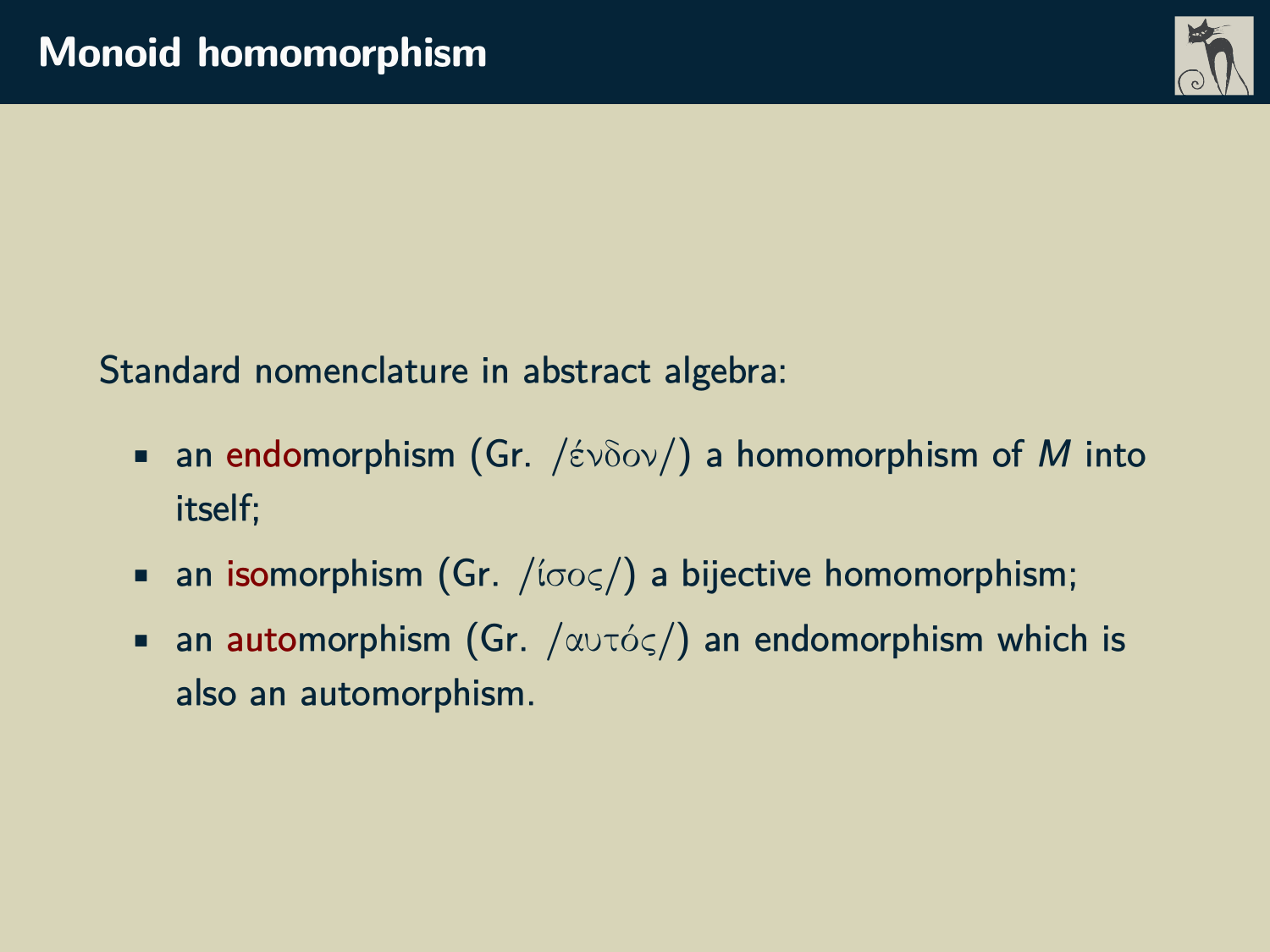

### The map

$$
\rho:\mathbb{Z}\to\{1,-1\}
$$

defined sending  $z \mapsto (-1)^z$  is a homomorphism of monoids from  $(\mathbb{Z}, +, 0)$ :

- Certainly,  $p(0) = (-1)^0 = 1$ ;
- $p(a + b) = (-1)^{a+b} = (-1)^{a} (-1)^{b} = p(a)p(b).$

The map  $s : (\mathbb{Z} \setminus \{0\}, \cdot, 1) \to \{-1, 1\}$  defined sending  $z \mapsto \frac{z}{|z|}$  is a monoid homomorphism.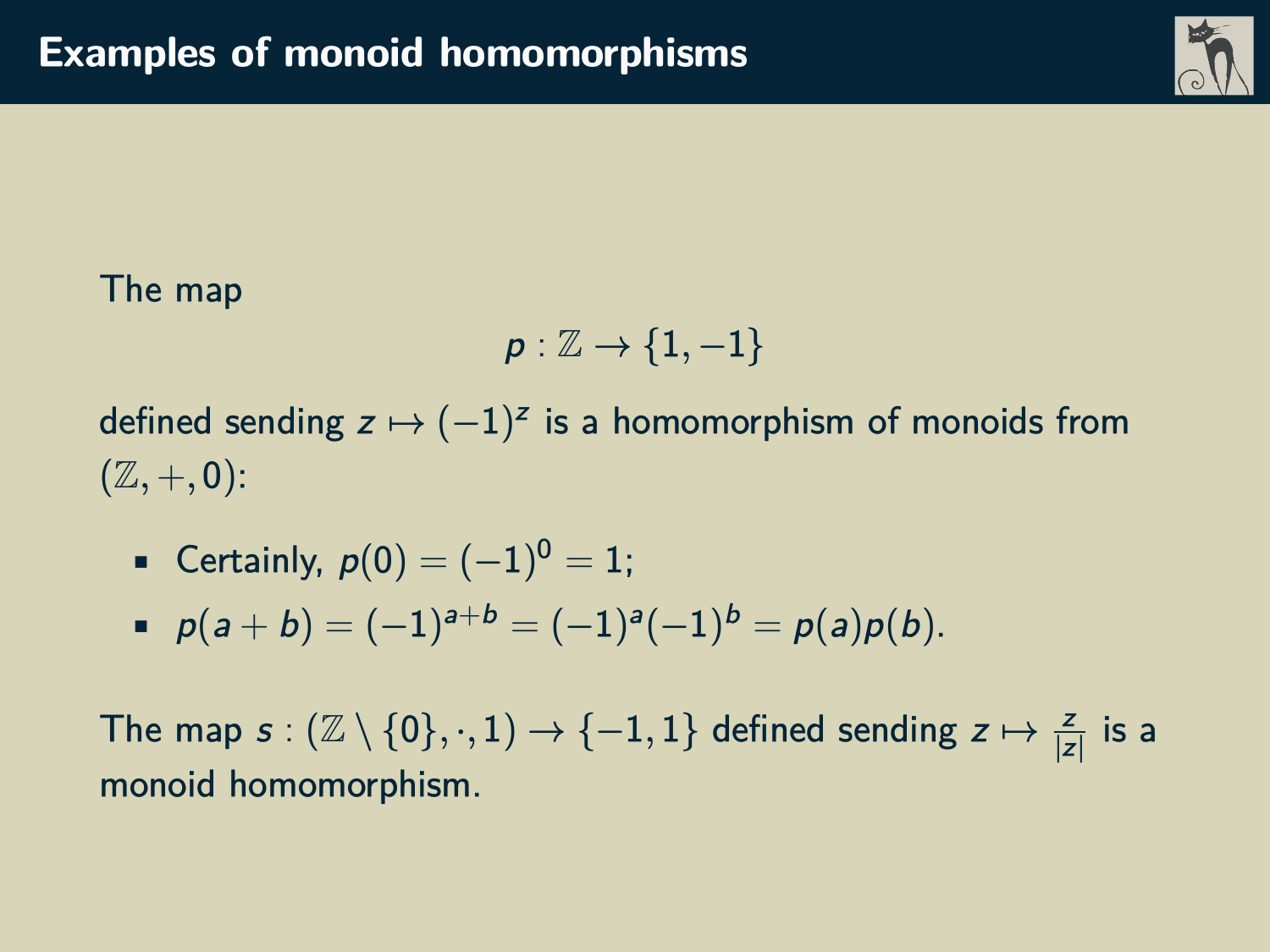

Let B be a set, and  $A \subseteq B$  a subset. Define the function

$$
\psi: 2^A \to 2^B : (U \subseteq A) \mapsto (U \subseteq B)
$$

using the transitivity of the partial order  $\subset$  on  $2^B$ . Then,

- $\psi$  is a monoid homomorphism  $(2^A, \cup)$  →  $(2^B, \cup)$ , because  $\psi(X \cup Y) = X \cup Y = \psi(X) \cup \psi(Y)$  and  $\psi(\emptyset) = \emptyset$ ;
- $\psi$  is a homomorphism of semigroups  $(2^A, \cap)$  →  $(2^B, \cap)$ , because  $\psi(X \cap Y) = X \cap Y = \psi(X) \cap \psi(Y);$
- but  $\psi$  is not always a monoid homomorphism: why?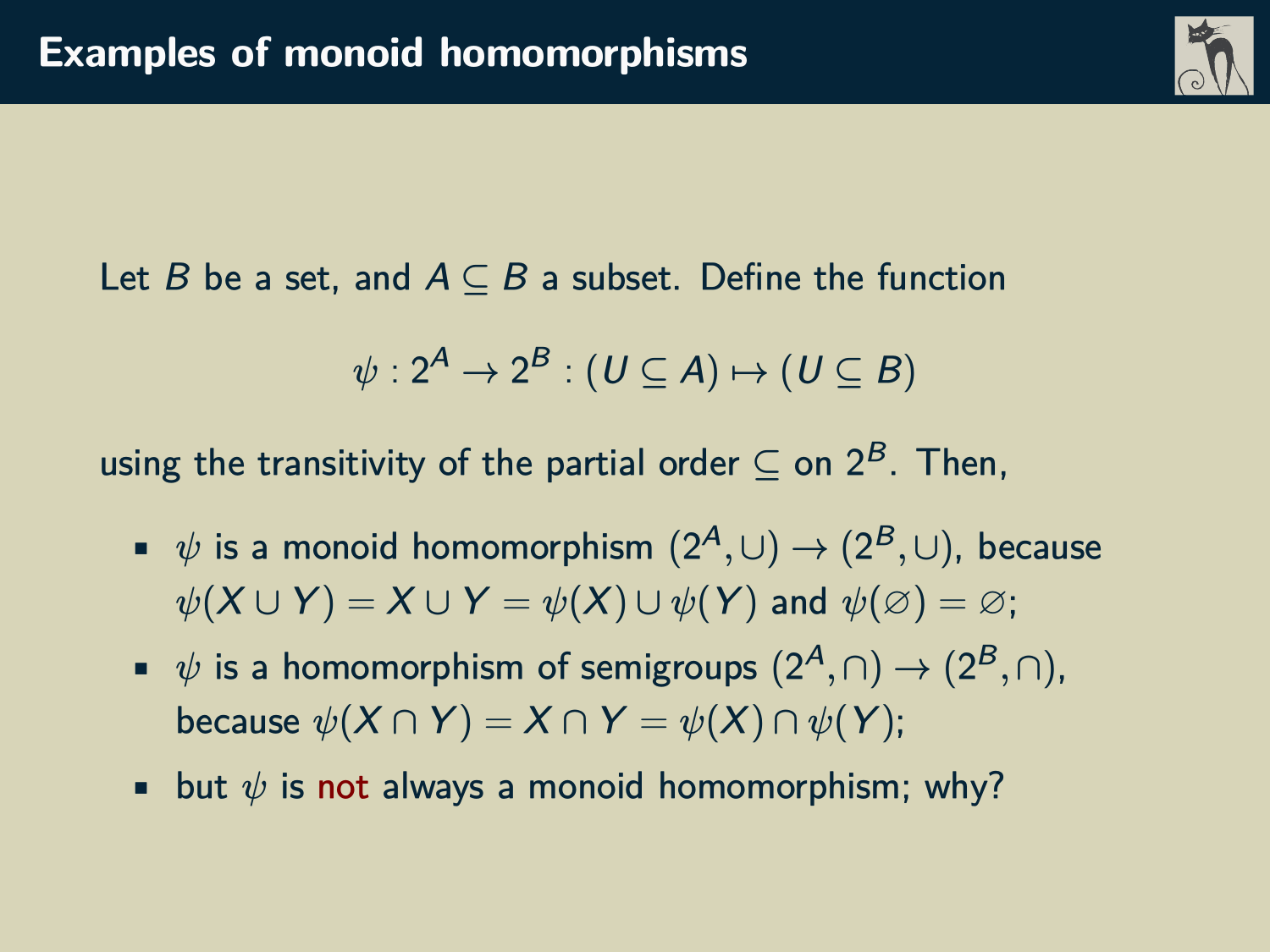#### **Theorem**

Let  $M$  be a monoid; the set of homomorphisms

 $hom((\mathbb{N}, +, 0), M) = \{f : (\mathbb{N}, +, 0) \to M \mid f \text{ is a homomorphism}\}$ 

contains as many elements as there are elements in M.

#### **Proof.**

Let  $f : \mathbb{N} \to M$  be a homomorphism of monoids; since every element of  $\mathbb N$ can be obtained as the sum  $1 + \cdots + 1 = n$  iterated *n* times, one has that

$$
f(n) = f(1 + \cdots + 1) = f(1) \ldots f(1) = f(1)^n
$$

in M. Conversely, let  $x \in M$  be a fixed element; then  $n \mapsto x^n$  defines a monoid homomorphism (mapping to the cyclic submonoid  $\langle x \rangle$  generated by  $x$ ).

This sets up a bijection hom $((\mathbb{N}, +, 0), M) \cong M$ .



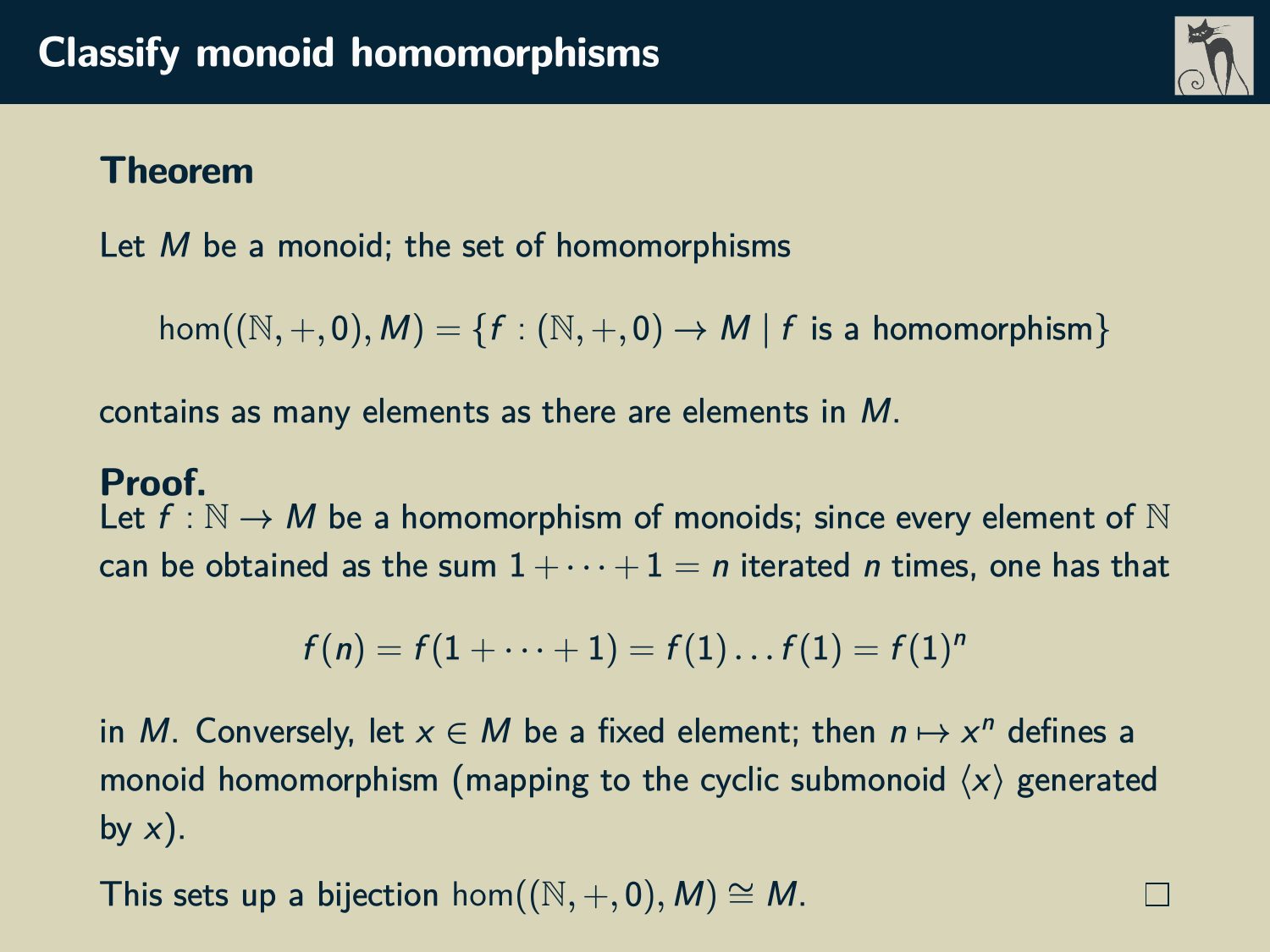

In the particular case where  $M = (\mathbb{N}, \cdot, 1)$  we obtain as a corollary that every monoid homomorphism  $(\mathbb{N}, +) \to (\mathbb{N}, \cdot)$  is an exponential map:

- on one side, every map  $e_n : k \mapsto k^n$  is a monoid homomorphism;
- on the other side, all monoid homomorphisms are of this form: retracing the above argument in this special case we get that if  $f : (\mathbb{N}, +) \to (\mathbb{N}, \cdot)$  is a homomorphism, then  $f = e_{f(1)}$ .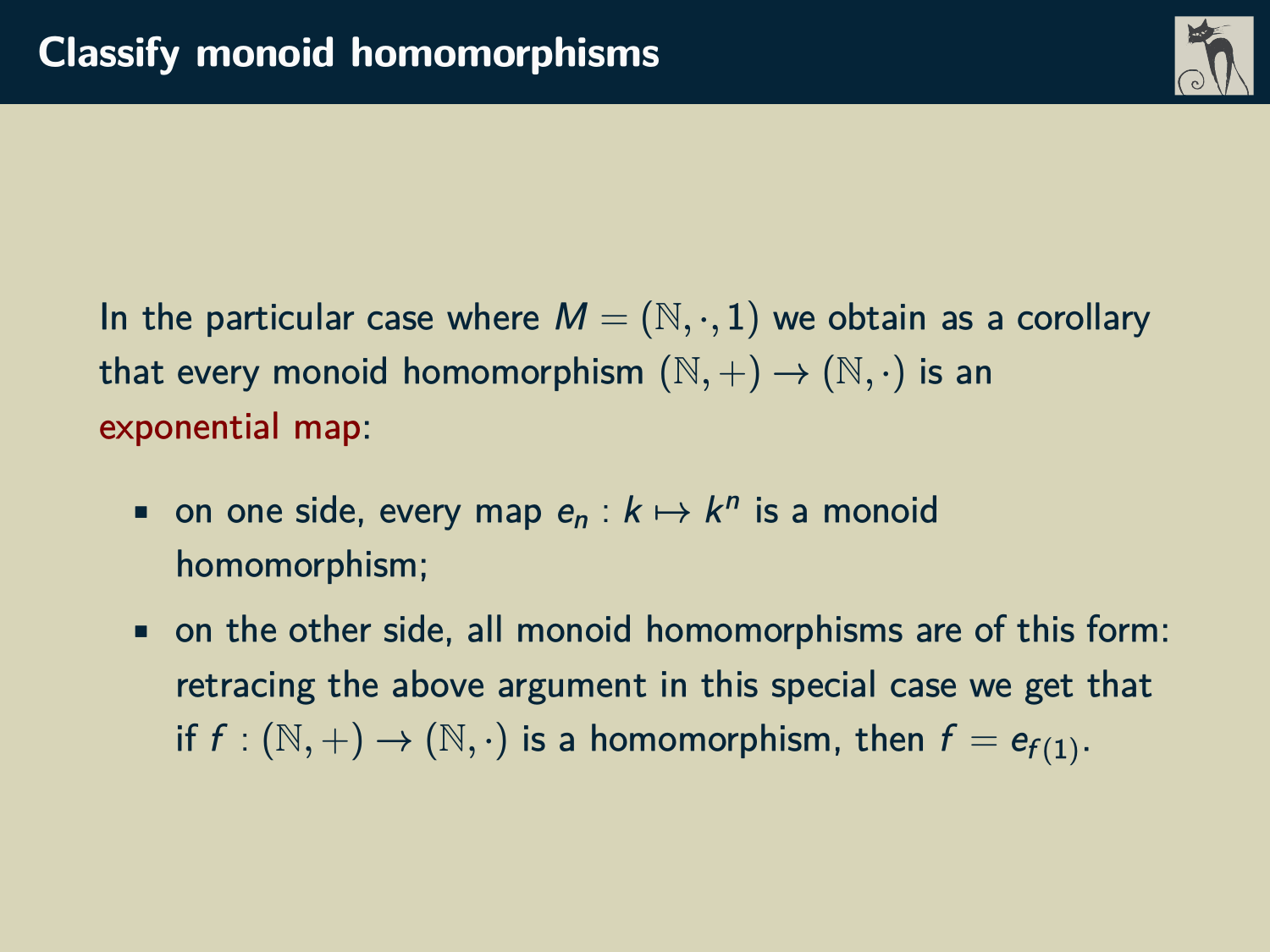

Let's classify the homomorphisms  $(N, \cdot) \rightarrow M$ :

#### **Theorem**

Every homomorphism of monoids  $h : (\mathbb{N}, \cdot) \to M$  is uniquely determined by the image of all prime numbers,

h(2)*,* h(3)*,* h(5)*, . . . ,* h(4283)*, . . . .*

#### **Proof.**

Let  $h : (\mathbb{N}, \cdot) \to M$  be a homomorphism; then, since every positive integer can be factored in a unique way as a product of powers of primes, we have

$$
h(n) = h(p_1^{k_1} \dots p_r^{k_r}) = h(p_1^{k_1}) \dots h(p_r^{k_r}) = h(p_1)^{k_1} \dots h(p_r)^{k_r}.
$$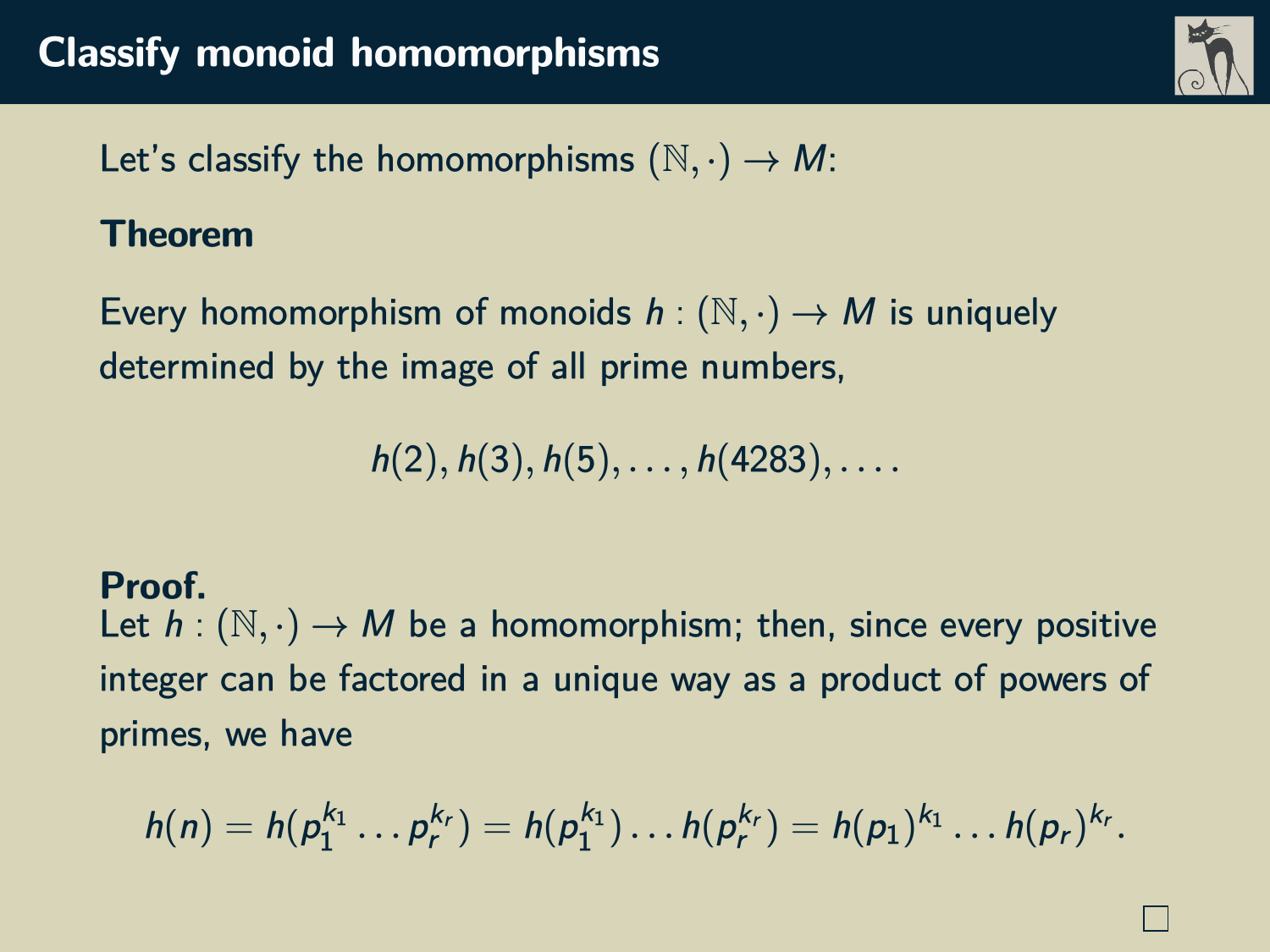

Let  $M$  be a monoid, and  $(A^A,\circ)$  be the monoid of endomorphisms of a set A.

**Question**

What is a monoid homomorphism  $M\to A^A$ ?

Let's unpack the definition: we are given a function a such that

$$
a(x \cdot y) = a(x) \circ a(y);
$$

$$
\bullet \quad a(1)=id_A.
$$

denote  $a(x) = a_x : A \rightarrow A$  for short; then the homomorphism conditions translate into

 $a_{x\cdot y}(u) = a_x(a_y(u)),$   $a_1(u) = u \quad \forall u \in A, x, y \in M$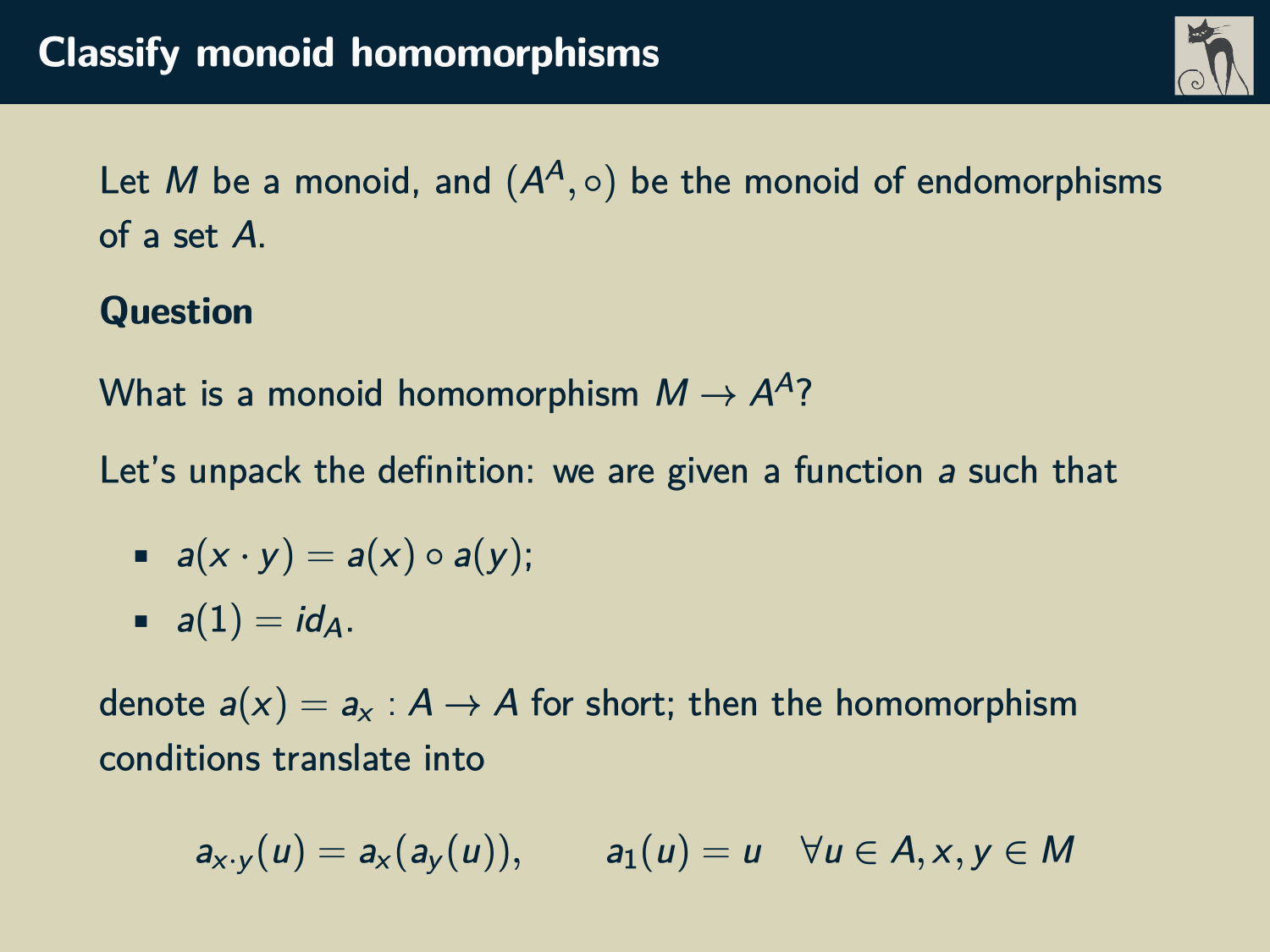

A monoid action is a function  $\alpha : M \times A \rightarrow A$  such that the following conditions are satisfied:

 $\alpha(x \cdot y, u) = \alpha(x, \alpha(y, u))$  for every  $x, y \in M$  and  $u \in A$ ;

• 
$$
\alpha(1, u) = u
$$
 for every  $u \in A$ .

#### **Proposition**

Let M be a monoid, A a set; there is a bijection between the set of monoid actions  $\alpha : M \times A \rightarrow A$  as above, and the set of monoid homomorphisms  $M \to (A^A,\circ).$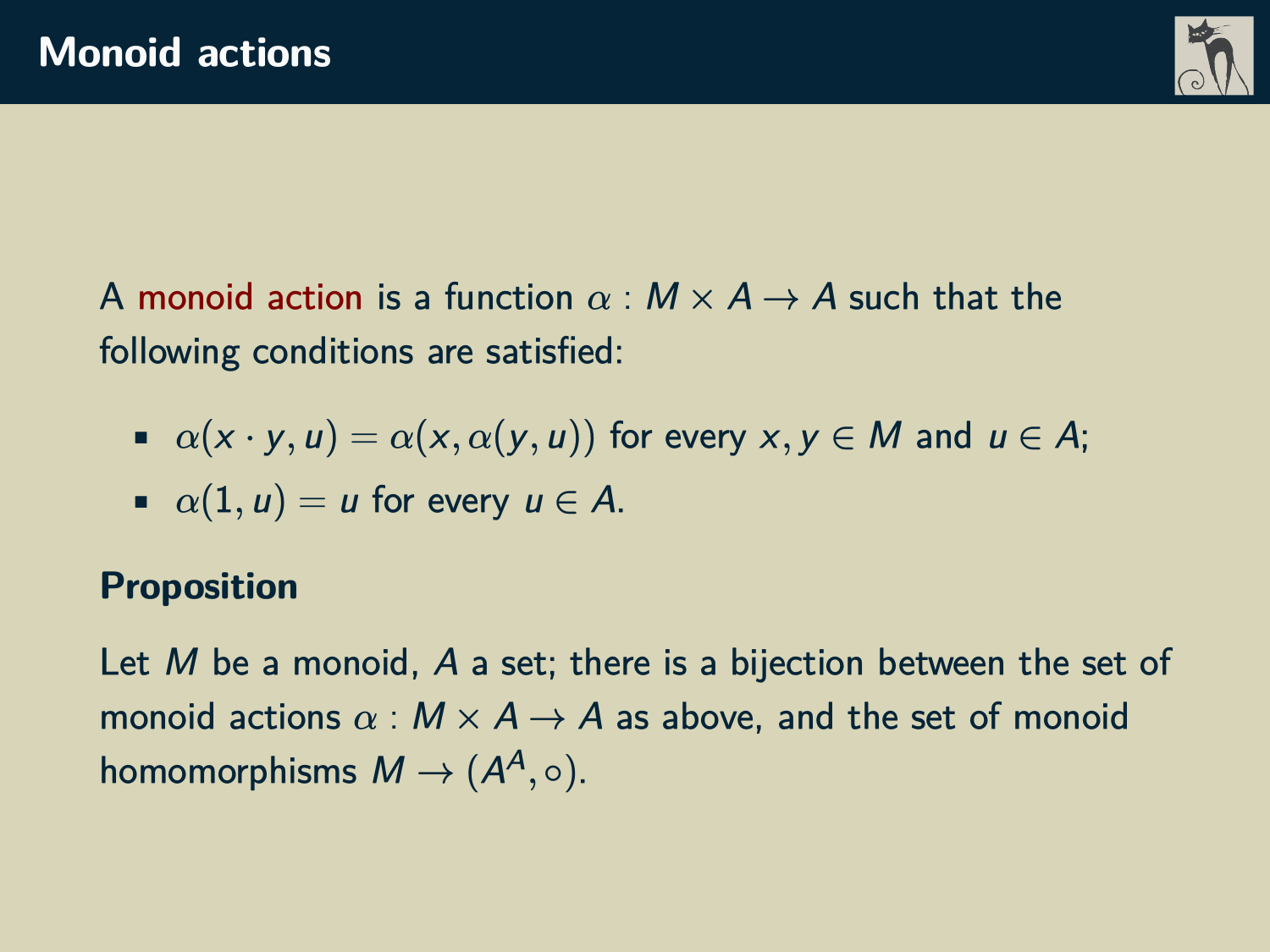

Let **P**, Q be posets; a monotone map is a function  $f: P \rightarrow Q$  such that if  $p \leq p'$  in P, then  $fp \leq fp'$  in Q.

A simple as that! But this definition allows to develop an interesting theory.

Example of monotone maps: if  $f : X \rightarrow Y$  is a function between sets,

• there is a monotone map  $f_*: PX \to PY$  sending a subset  $U \subseteq X$  to  $f_* U \subset Y$ , where

$$
f_*U=\{f(x)\mid\in U\}
$$

• there is a monotone map  $f^{\leftarrow} : PY \rightarrow PX$  sending a subset  $V \subseteq Y$ to  $f^{\leftarrow}V \subset X$ , where

$$
f^{\leftarrow}V = \{x \in X \mid fx \in V\}
$$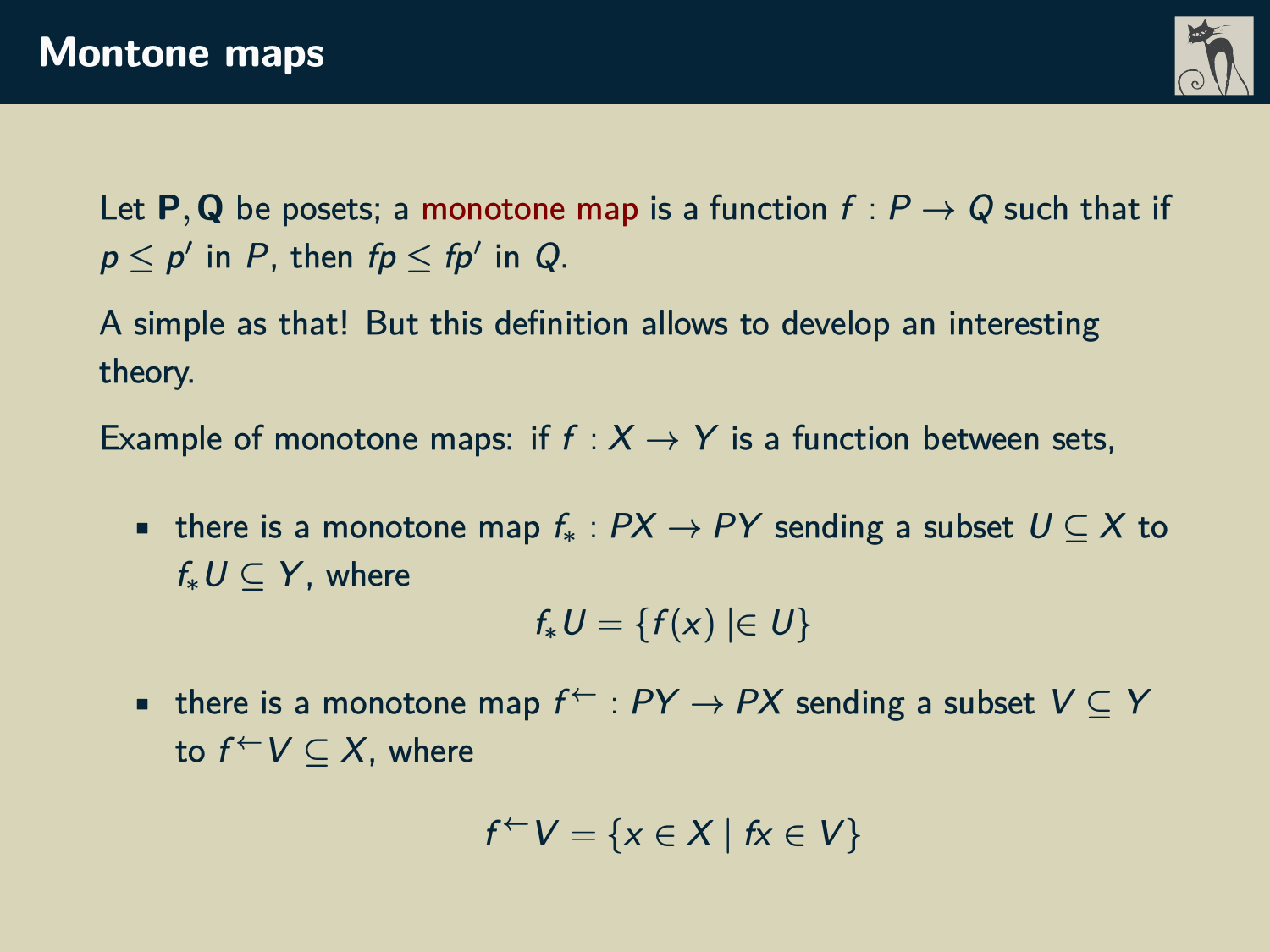

There is a relation between  $f_*, f^{\leftarrow}$ :

**Definition**

Given posets P*,* Q, a pair of monotone maps

 $f : P \leftrightarrows Q : g$ 

is called a Galois connection (see page [29\)](#page-28-0) if for any two  $x \in P$ ,  $y \in Q$  the inequality  $fx \leq y$  is true if and only if the inequality  $x \leq g$  is true.

If  $(f, g)$  form a GC as above, f is called the left adjoint, and g is called the right adjoint.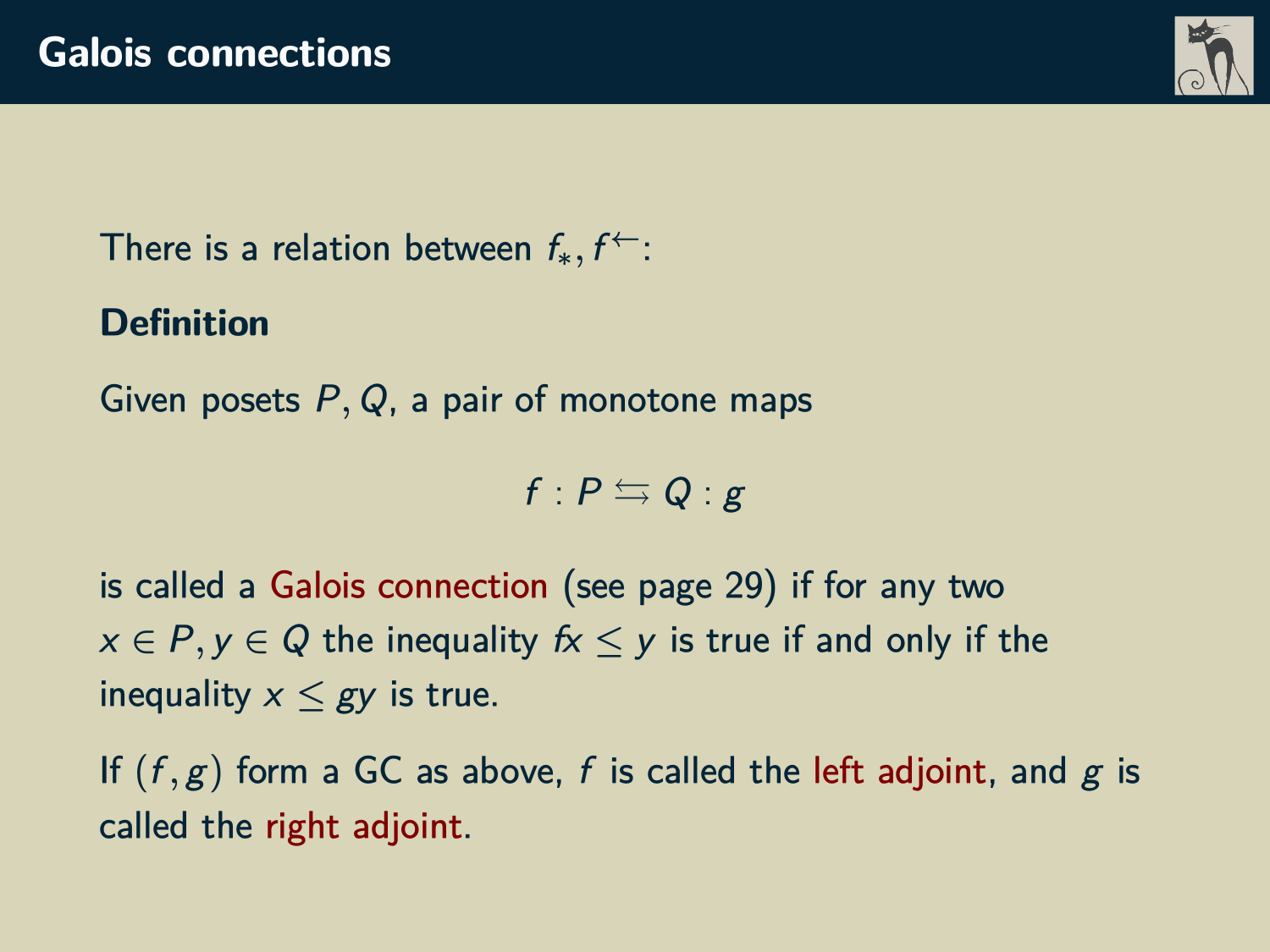

### **Remark**

Let  $(f, g)$  be a GC as above. Then

- since  $f_X \leq f_X$  (reflexivity), we have  $x \leq g(f_X)$ ;
- since  $gy \leq gy$  (reflexivity), we have  $f(gy) \leq y$ .

This implies at once that in a GC, the left and the right adjoint are uniquely determined hen they exist: let  $g, g' : Q \rightarrow P$  be right adjoints to the same  $f : P \to Q$ . Then,

 $gy \leq g'$ fgy  $\leq g'y$ ,

and similarly,

 $g'y \leq gfg'y \leq gy$ .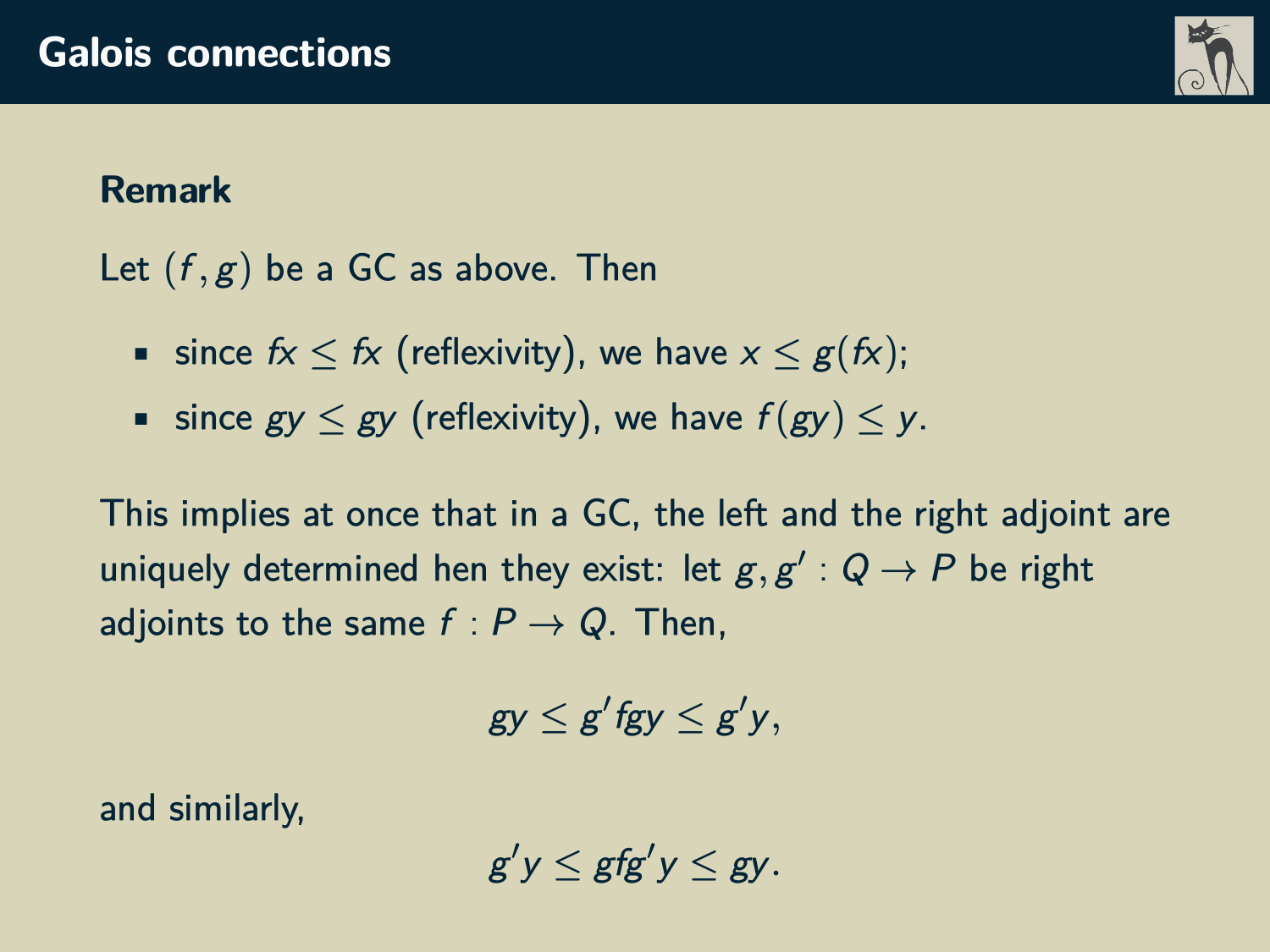

# **Definition**

- A (order) lattice is a poset  $P = (P, \le)$  such that
	- every finite subset  $\emptyset \subseteq S \subseteq P$  has a meet;
	- every finite subset  $\emptyset \subset S \subset P$  has a join;

A lattice is bounded if the above two conditions are extended also to empty subsets.

Examples of lattices:  $PX$  for every set X (bounded),  $([0, 1], \leq)$ (bounded),  $(\mathbb{Z}, \leq)$  (not bounded),  $[0, \infty)$  (not bounded).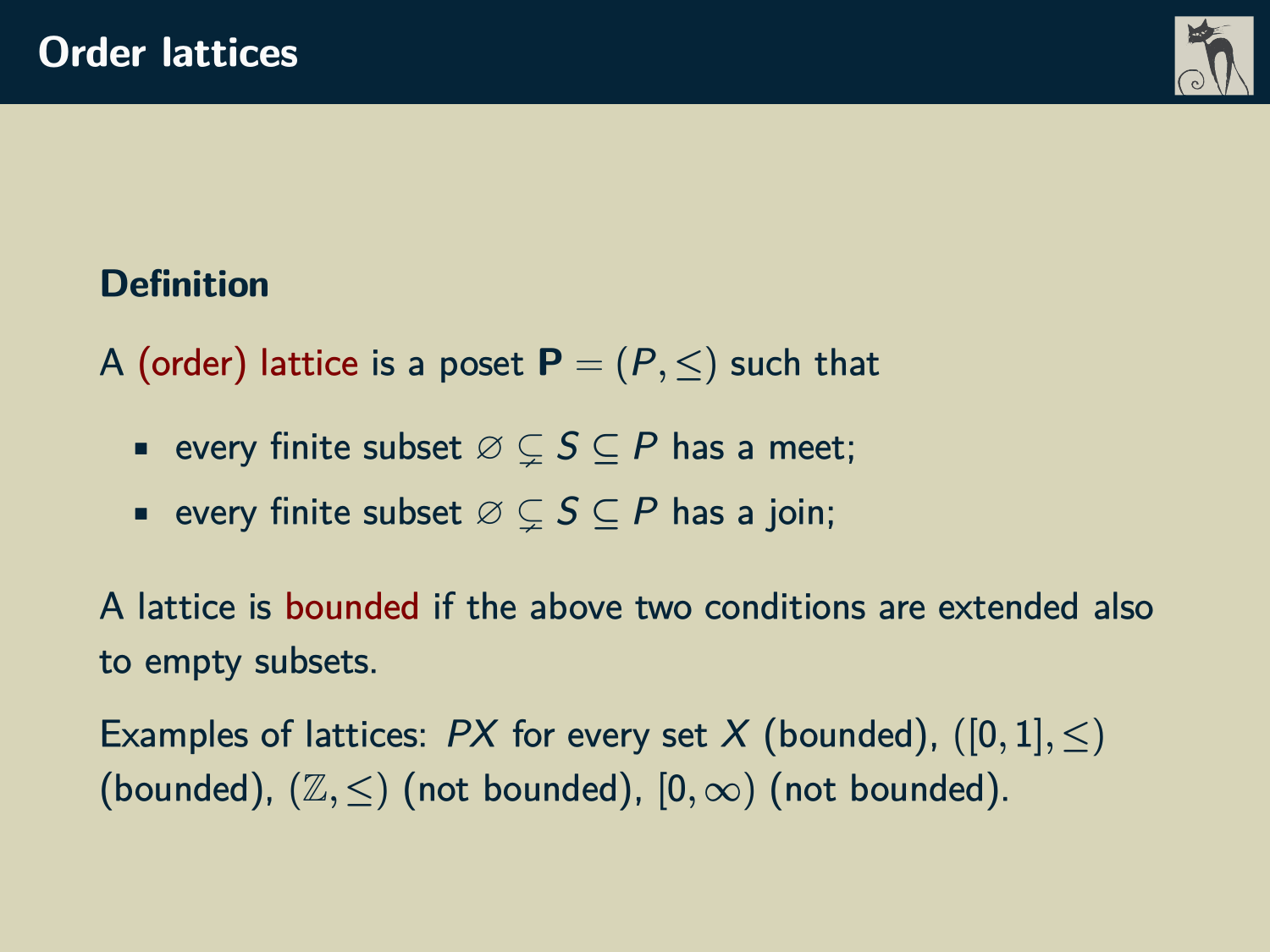

We can define a lattice in an alternative fashion using binary operations:

# **Definition**

A (bounded) algebraic lattice **X** is a set X equipped with the following structure

- binary operations  $-\wedge : X \times X \rightarrow X$  and  $- \vee - : X \times X \rightarrow X$  with elements  $0, 1 \in X$ ; subject to the following axioms:
	- (X*,* ∧1) and (X*,* ∨*,* 0) form monoids, and every element is idempotent:  $x \wedge x = x = x \vee x$ ;
	- they satisfy the absorption laws: for every  $x, y \in X$ ,

$$
x \wedge (x \vee y) = y \qquad x \vee (x \wedge y) = x.
$$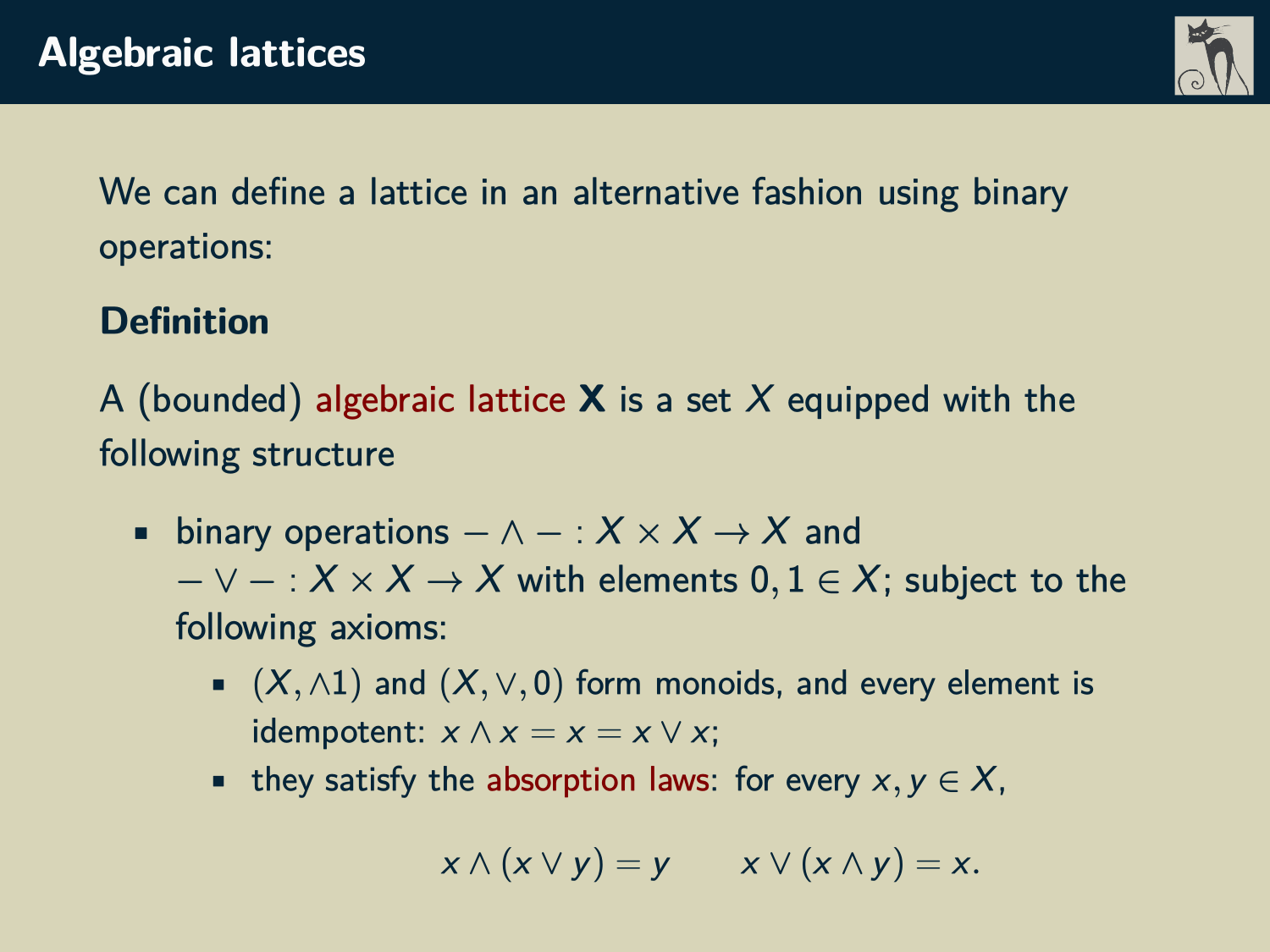

Given an order lattice **P** having finite infs and sups, define an algebraic lattice  $\mathbf{P}^{\mathsf{Alg}}$  posing  $x \wedge y := \bigwedge \{x, y\}$  and  $x \vee y := \bigvee \{x, y\}.$ 

These define binary, idempotent operations that satisfy the absorption laws

(we have proved 80% of these statements on lecture 2).

Moreover, a monotone function preserving finite infs and sups induces a homomorphism of lattices.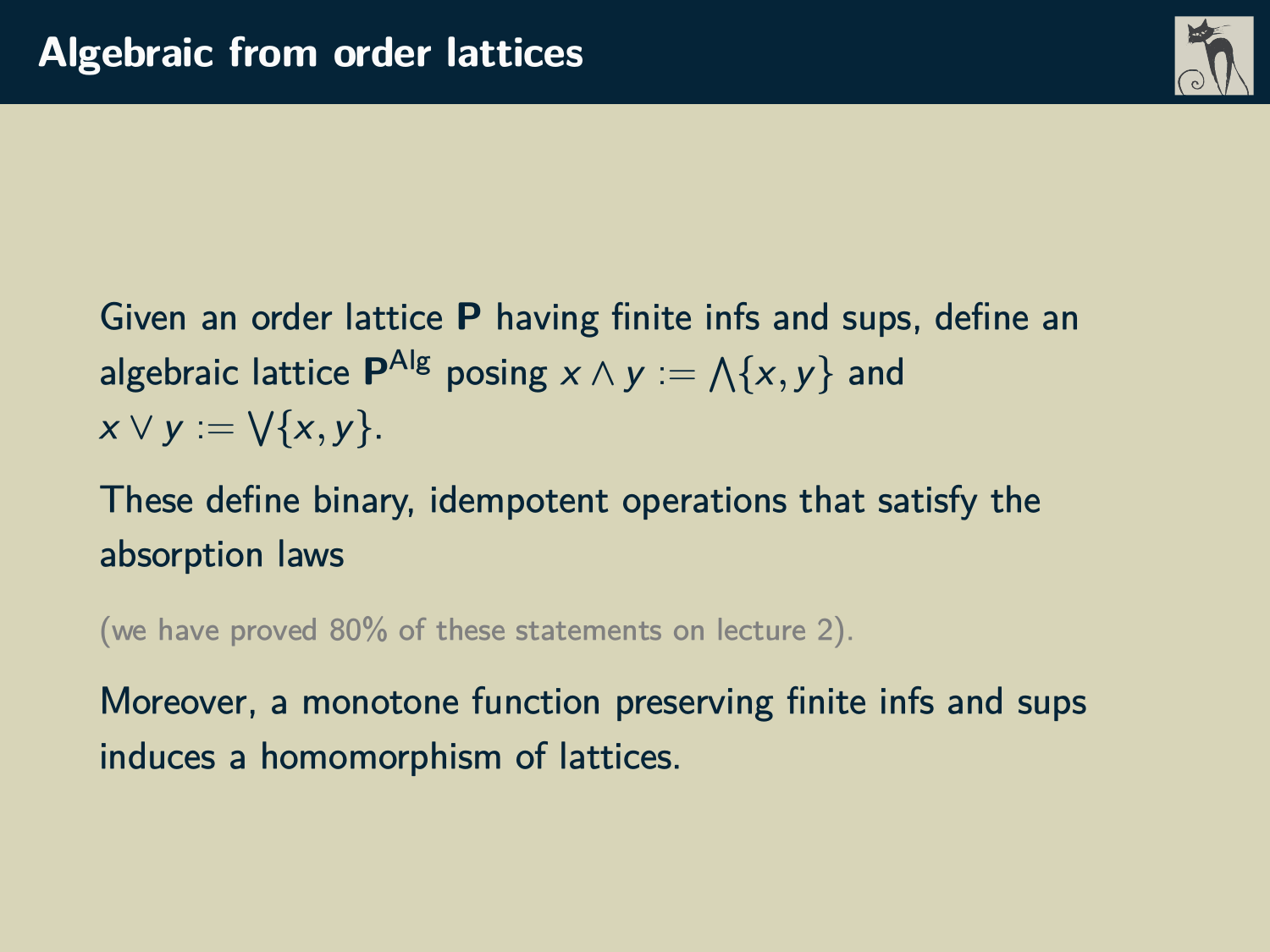

Given an algebraic lattice **X**, define a partial order on X, so an order lattice **X** Ord by

 $x \leq v := x \wedge v = x$ 

(equivalently,  $x \le y := x \vee y = y$ ).

- $x \leq x$  because  $x \wedge x = x$ ;
- $\bullet x \leq y, y \leq x$  implies that  $x = x \wedge y = y \wedge x = y$ .
- if x ≤ y*,* y ≤ z, then x ∧ y = x*,* y ∧ z = y; so  $x \wedge z = (x \wedge y) \wedge z = x \wedge (y \wedge z) = x \wedge y = x.$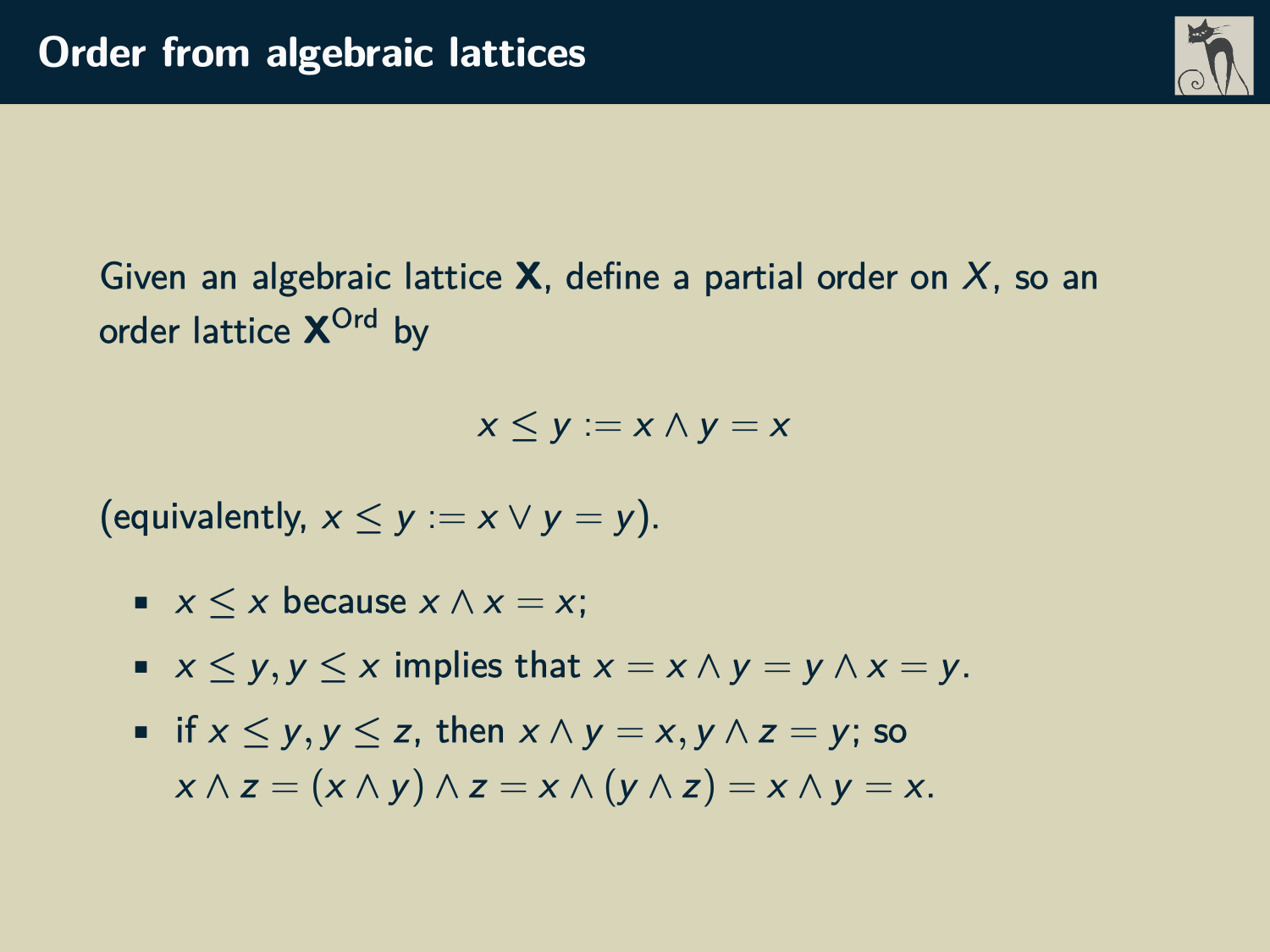

The equivalence between two definitions of a lattice:

■ given an algebraic lattice  $\mathbf{X} = (X, \wedge, \vee)$  we have

$$
(\boldsymbol{X}^{Ord})^{Alg}=\boldsymbol{X}.
$$

■ Given an order lattice  $\mathbf{P} = (P, \leq, \vee, \wedge)$ , we have

$$
(\textbf{P}^{\text{Alg}})^{\text{Ord}}=\textbf{P}.
$$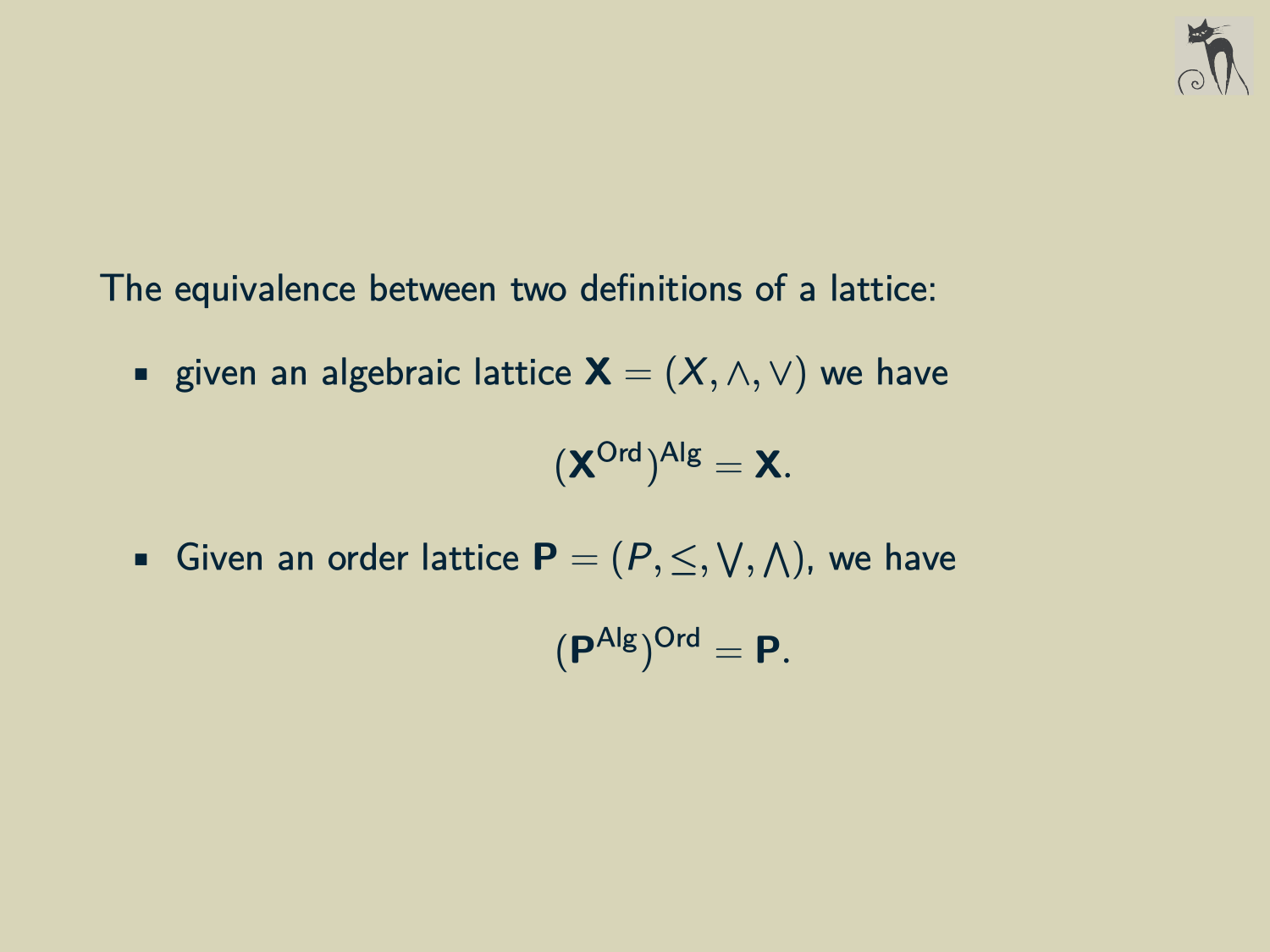

The above phenomenon epitomises a fundamental aspect of mathematical inquiry: we have two classes of structures, and two correspondences in two opposite directions that 'transform' object of type A into objects of type B, reversibly. The two classes of structure contain in a suitable sense the same amount of information; they can be presented and understood differently, but they encode the same abstract theories.

The two classes of structures are categories; the two correspondences are called functors; when there is a reversible way to link two categories A*,* B we say that they are equivalent.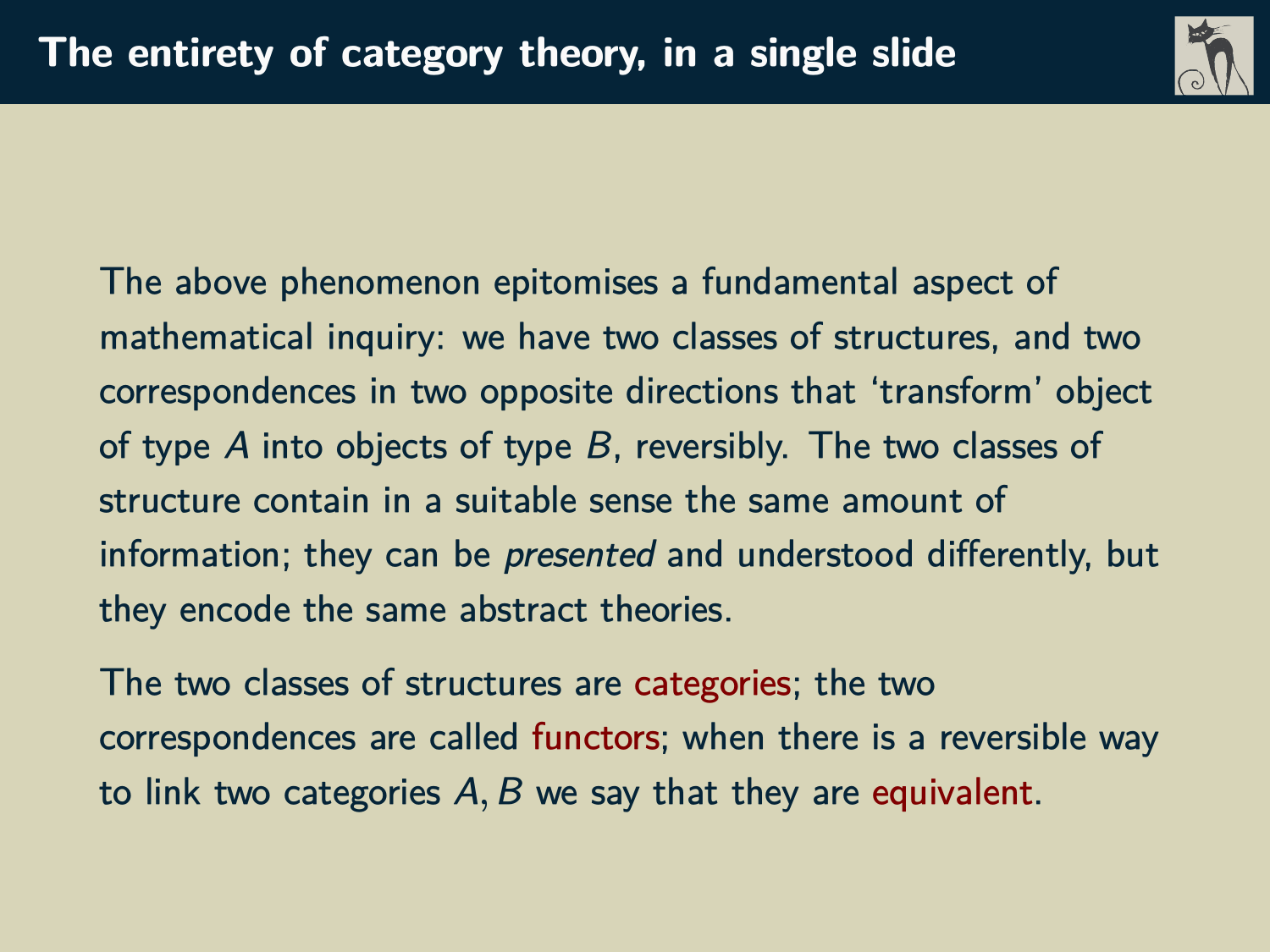

# Galois theory (in a tiny nutshell)

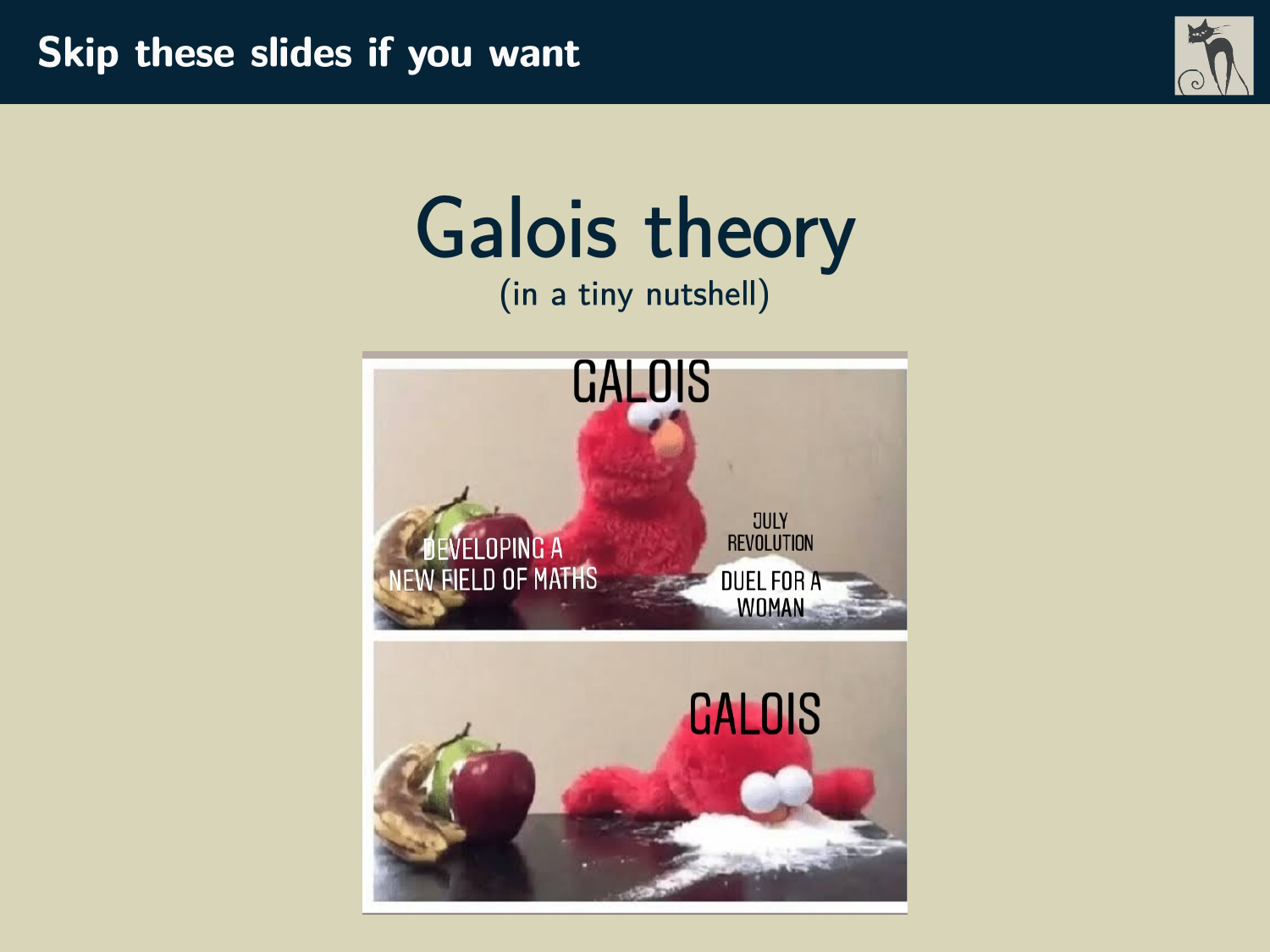

<span id="page-28-0"></span>Since the Babylonians (or was it the Egyptians?) we know that there is a formula to solve the generic quadratic equation

 $X^2 + bX + c = 0$ 

as  $X_{1,2} = \frac{-b \pm \sqrt{b^2 - 4c}}{2}$  $\frac{2}{2}$  (this might be a pair of complex numers, depending on the sign of  $b^2 - 4c$ ).

Similar formulas exist for equations of degree three and four.

What about degree five? Is there a way to express the roots  $X_1, \ldots, X_5$ of a generic polynomial

$$
x^5 + aX^4 + bX^3 + cX^2 + dX + e
$$

that involves only ring operations (sums and products) and nth root extractions ('solution by radicals')?

Galois: «Nope».